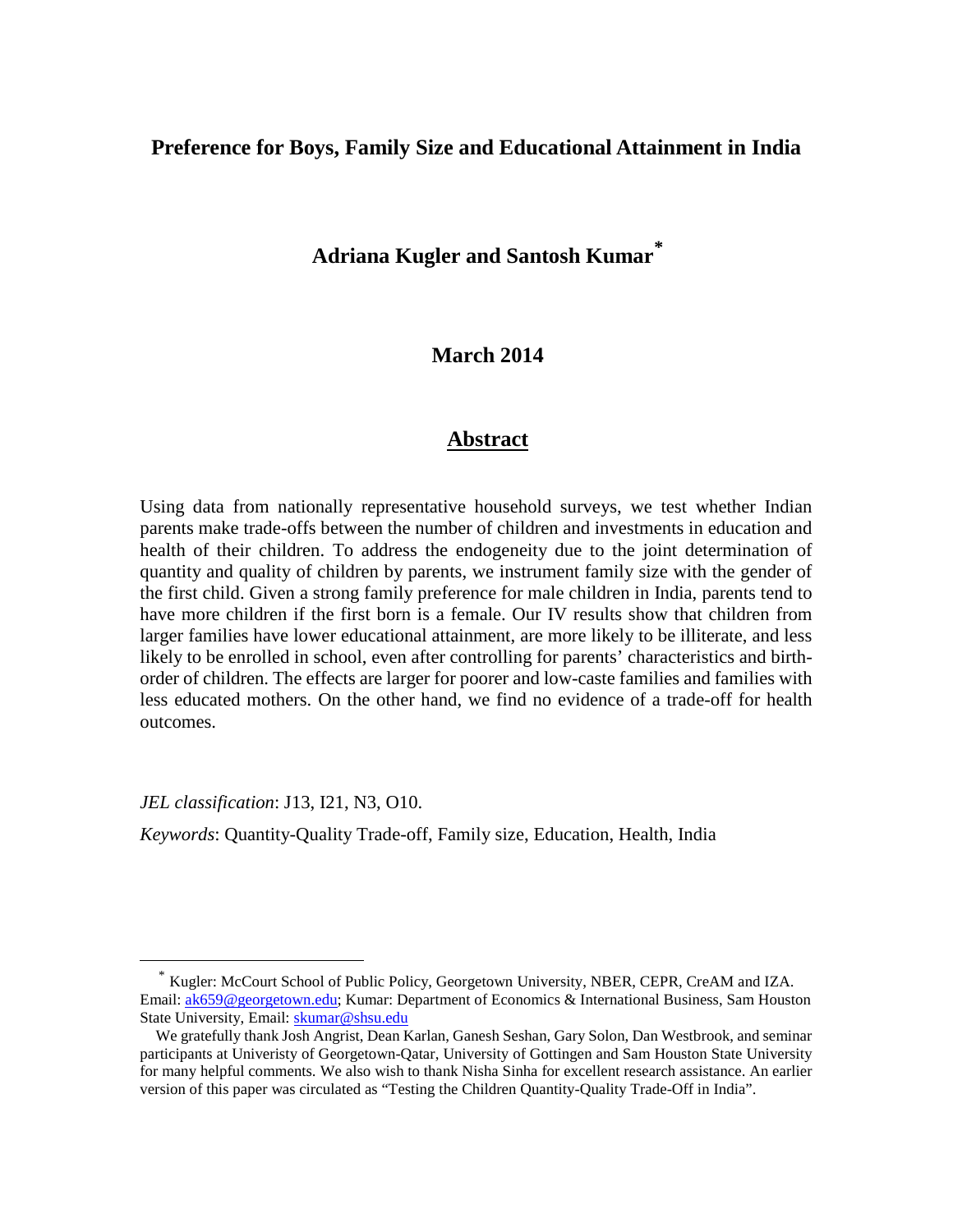#### **1. Introduction**

<u>.</u>

High levels of population growth have long been considered a potential deterrent for economic growth and development because it reduces savings and generates overuse of scarce resources. By contrast, human capital accumulation is considered one of the main determinants of income growth. An educated and healthy population is essential for the production of more sophisticated goods and a key determinant of technical change in the economy. At the household level, family size and human capital also move in opposite directions; a larger family has less resources to devote to each child's education and health. That is, resource-contrained households may face a quantity-quality trade-off in terms of their child-rearing decisions (Becker and Lewis [1](#page-1-0)973).<sup>1</sup>

In this paper, we test the empirical validity of a children quantity-quality (Q-Q) trade-off in India. Testing the Q-Q trade-off in the Indian context is important because Q-Q trade-offs likely affect additional margins of education and are likely to be stronger in resource-contrained households in developing countries. In addition, we are able to exploit the preference for male children in India as a natural experiment to examine the causal effect of the quantity of children on the investments that parents make on their children. By contrast, in high income countries, the preference for gender balance among children is often used as an exogenous source of variation for family size.

Finally, the Indian context is important in its own right if one is trying to understand low human capital investments in one of the most populous countries in the world. Today, India is the second most populous country in the world with over 1.2 billion people and it

<span id="page-1-0"></span><sup>&</sup>lt;sup>1</sup> Becker and Lewis (1973) coined this term and developed the original quantity-quality model.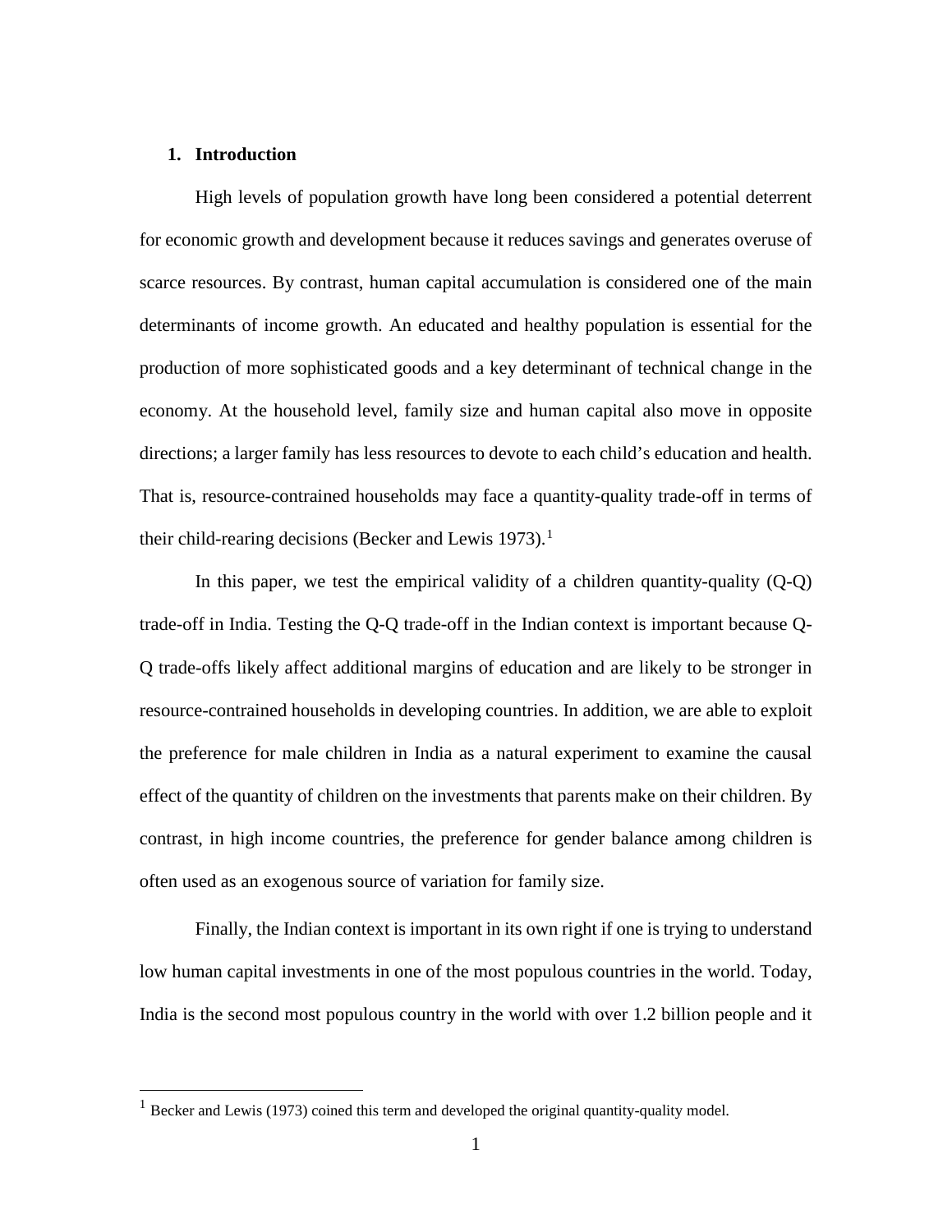is projected that by 2025 it will become the most populous country in the world. Population growth in India has been high over the last few decades and continues at 1.4%. Its fertility rate is still above replacement levels with 2.5 children born per woman. Yet, many children in India lack access to a good education and to quality health services. Per 2011 census, the literacy rate (age 7 and above) is 73% meaning that India is home to about 330 million illiterates. There is wide gender disparity in the literacy rate and the disparity is even more prnounced in rural areas. The school drop-out rate is alarming as over 80 million children fail to complete the full cycle of elementary school in 2011 (IHDR, 2011). Too many children in India still suffer from poor health outcomes. For example, among under 5-year old children, about 45% suffer from malnutrition and over 30% do not receive basic immunizations.<sup>[2](#page-2-0)</sup> Thus, it is important to quantify the extent to which households make  $Q$ -Q trade-offs to understand if family planning or other policy initiatives that reduce the number of children could also encourage increased human capital investments by parents.

Empirical testing of the Q-Q trade-off is often challenging because fertility decisions and investments in children are jointly determined and depend on some unobserved common factors (Browning 1992; Haveman and Wolfe 1995). For example, more educated parents may choose to have fewer children, but the children of more educated parents are likely to receive more education themselves. Even if a researcher controls for observable parental characteristics, parental preferences and other unobservable household characteristics may affect both the number of children and investments in children. For example, if parents who are more concerned about future opportunities for their children may choose to have fewer children and spend more time

-

<span id="page-2-0"></span> $2$  These statistics health outcomes in India come from the World Development Indicators publication of the World Bank.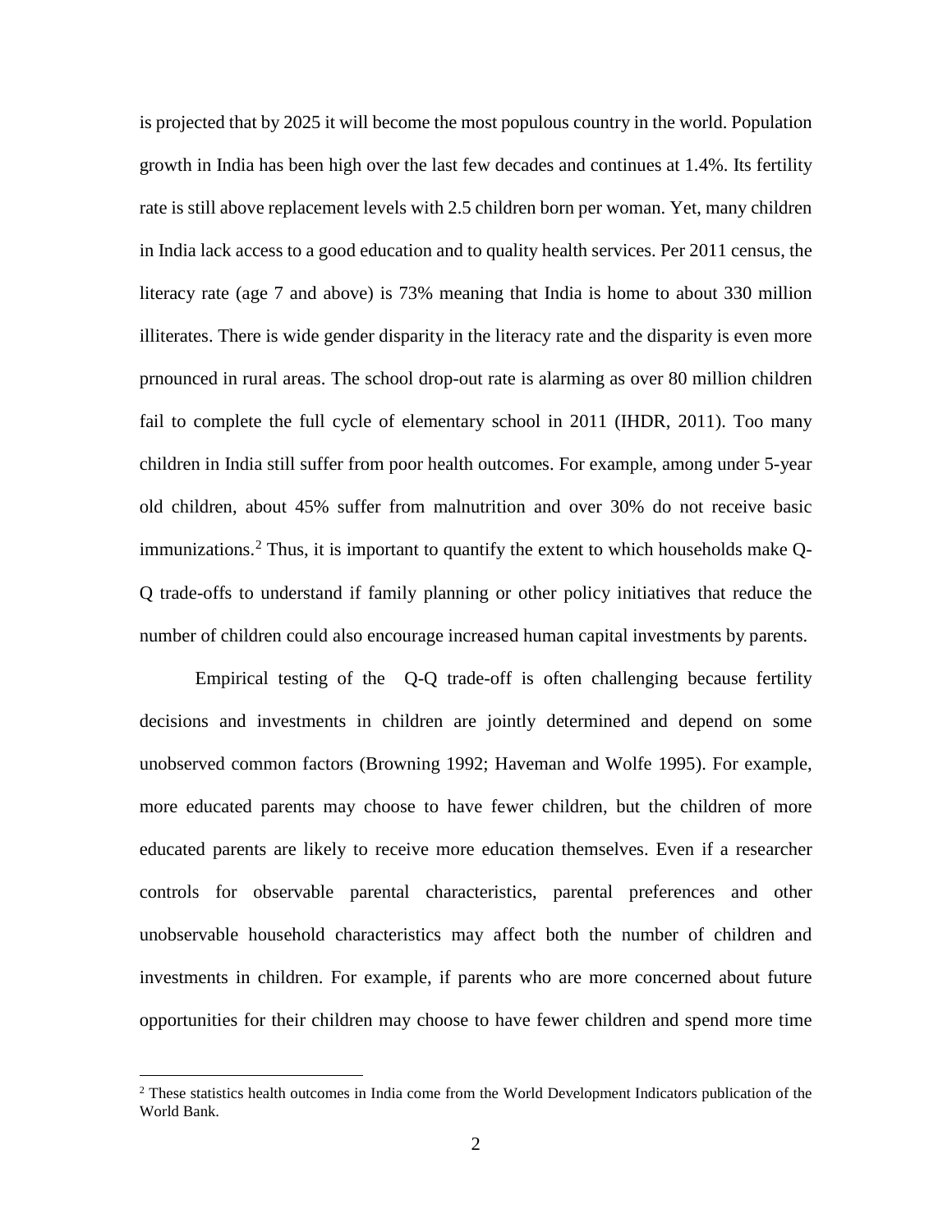and educational resources to educate each child. Omitted variable bias of this type will tend to exaggerate the negative relation between family size and human capital investments.

To address this issue, we employ an Instrumenal Variable strategy (IV) and use the gender of the first child to instrument family size as measured by the number of children. A key identification assumption is that the gender of the first child is a good predictor of the number of children. The preference for male children in India means that if a household has a first born who is a girl, they will continue to have more children until they have a boy. Thus, in a son-biased society, the first child's sex should be a good predictor for the probability of having a second child or of the total number of children in the household. Son preferences are indeed widely documented in countries such as India, China, and Korea and deeply rooted in social, economic and cultural factors. India is a patrilineal society; which means that sons carry the family name and inherit the family's patrimony. They are responsible for the care of elder parents and also have better labor market opportunities, so parents prefer to have sons who can support them in older age. In addition, the dowry system in India provides another reason why parents may prefer boys over girls. Parents who have girls have to provide a generous dowry when their daughters marry, while parents of boys benefit from this tradition.

The other key identification assumption is that the gender of the first-born does not have an independent impact on the educational performance or health of subsequent children in the household. In fact, while parents may have a preference for having boys, boys and girls in India are nearly equal in numbers and in terms of primary and secondary school enrollment. Also, there is little evidence that households who have a first-born female are different in other ways from those who have a first-born male. One reason why the gender of the first-born may be related to educational performance for reasons other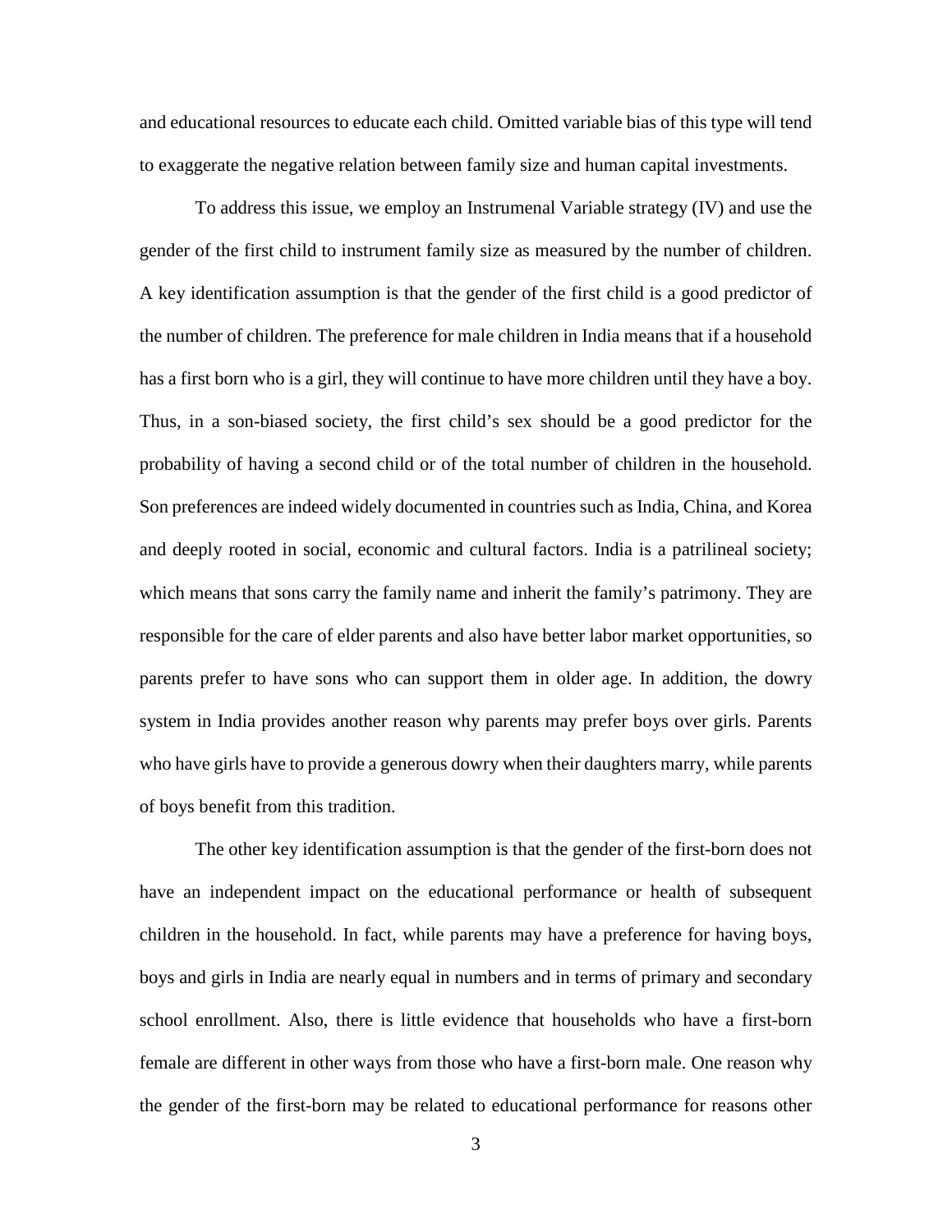than family size is if sex-selective abortions are likely to reduce the chances of having a first-born who is a girl. However, India passed the Pre-natal Diagnostic Technique Act in 1996, which made fetal-sex determination illegal. In addition, Bhalotra and Cochrane (2010), Ebenstein (2007), Jha et al. (2011), Portner (2010), and Rosenblum (2010) found no evidence of selective abortions for the first-birth but only for subsequent pregnancies in India.

We use the District Level Household Survey (DLHS) from 2007-08 to examine the impact on educational outcomes and the National Family Health Survey (NFHS) from 2005-06 to examine the impact of family size on weight and height of young children. Our Ordinary Least Square (OLS) results show negative correlations between family size and literacy, school attendance, current enrollment, and years of schooling. While our regressions control for a large number of children and parental characteristics, there could be unobservable factors affecting both household size and children's investments. To address the endogeneity of family size we instruement family size by gender of the first born. First-stage results show that having a first-born female is strongly positively correlated with family size and Anderson-Rubin and Stock-Wright tests of weak instruments are rejected. The IV results show that an extra child in the family reduces schooling by 0.08 years and reduces the probability of ever attending or being enrolled in school by between 1 and 2 percentage points, respectively. Also, an additional sibling reduces the probability of being literate by 3 percentage points. We also find interesting heterogeneous effects. We find larger effects for illiterate, poor, and low-caste mothers. The impacts of an extra child in terms of reducing enrollment and attendance double and years of schooling increase fourfold for illiterate and poor mothers, suggesting much larger gains from reducing family size in disadvantaged households. On the other hand, our IV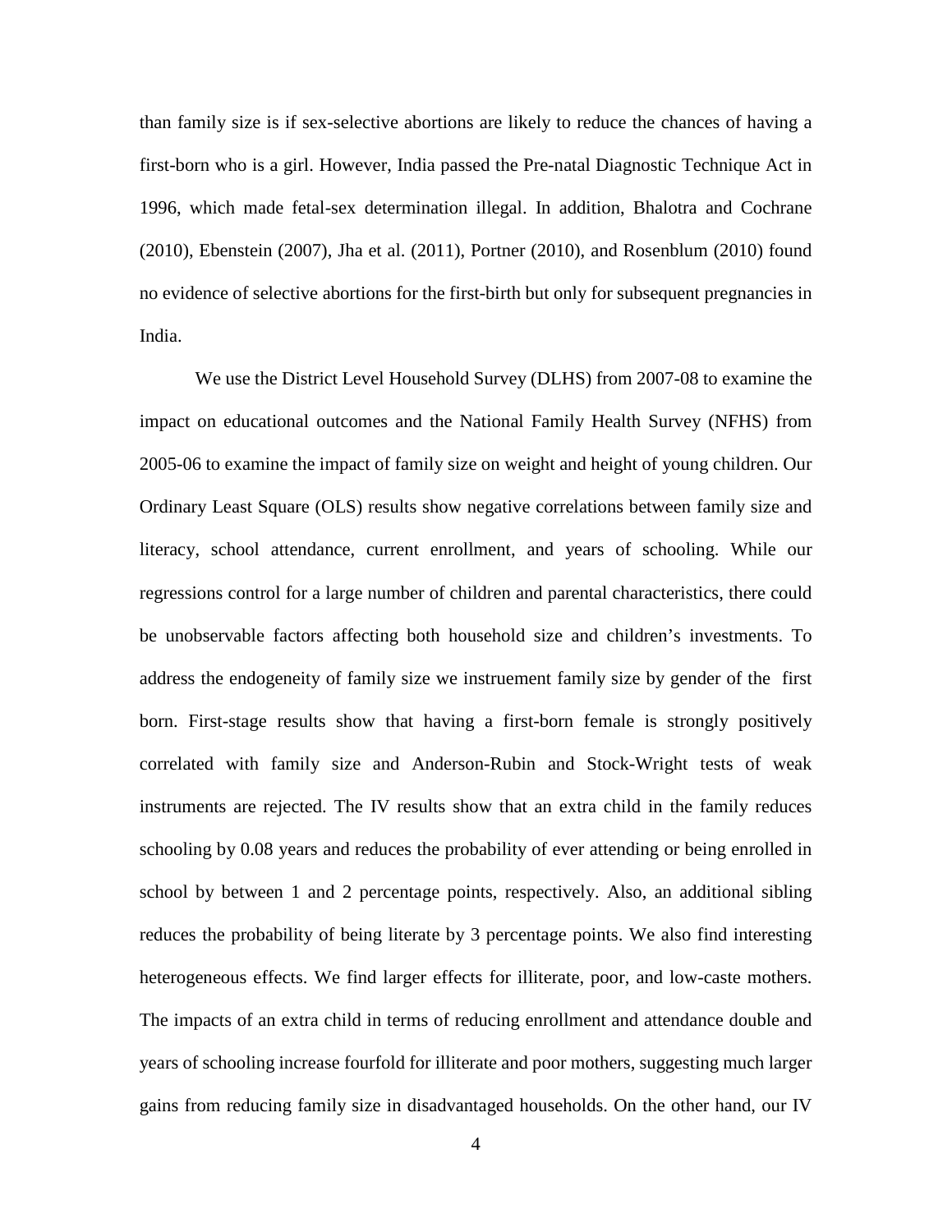estimates of the impacts of family size on health outcomes, including, height, weight, height-for-age, weight-for-age, weight-for-height, malnutrition and stunting show no significant effects. The impact on education but not on health of children may be due to differences between the public education and health care systems in India. The public education system is poor and dysfunctional, while the Indian health care system is designed to provide basic health support even to poor families.

The rest of the paper proceeds as follows. In Section 2, we provide a review of the literature and highlight the contribution of our paper. In Section 3, we present the empirical strategy for the Q-Q trade-off analysis. In Section 4, we describe the data. In Sections 5 and 6, we present average and heterogenous effects of family size on education results. In Section 7, we discuss the effects of family size on health, and we conclude in Section 8.

#### **2. Literature Review**

Since Becker and Lewis developed the quantity-quality model, a number of studies have tried to quantify the magnitude of Q-Q trade off. These studies address the endogeneity of family size by taking advantage of exogenous variation in policy experiments (one-child policy in China), natural occurrences of twin birth, and sibling sex composition. While the original causal test of the Q-Q trade-off was conducted using data from India in the 1980s, there has been renewed attention on this topic in developed and developing countries.

A number of studies have used twins to study the Q-Q trade-off in high-income countries, including the U.S., France, Israel, the Netherlands, and Norway. Black, Devereux, and Salvanes (2005) use twins as an instrument for family size using Norwegian data and found no evidence that family size affects educational attainment of children, after controlling for birth order and other potential confounding variables. Similarly, Angrist,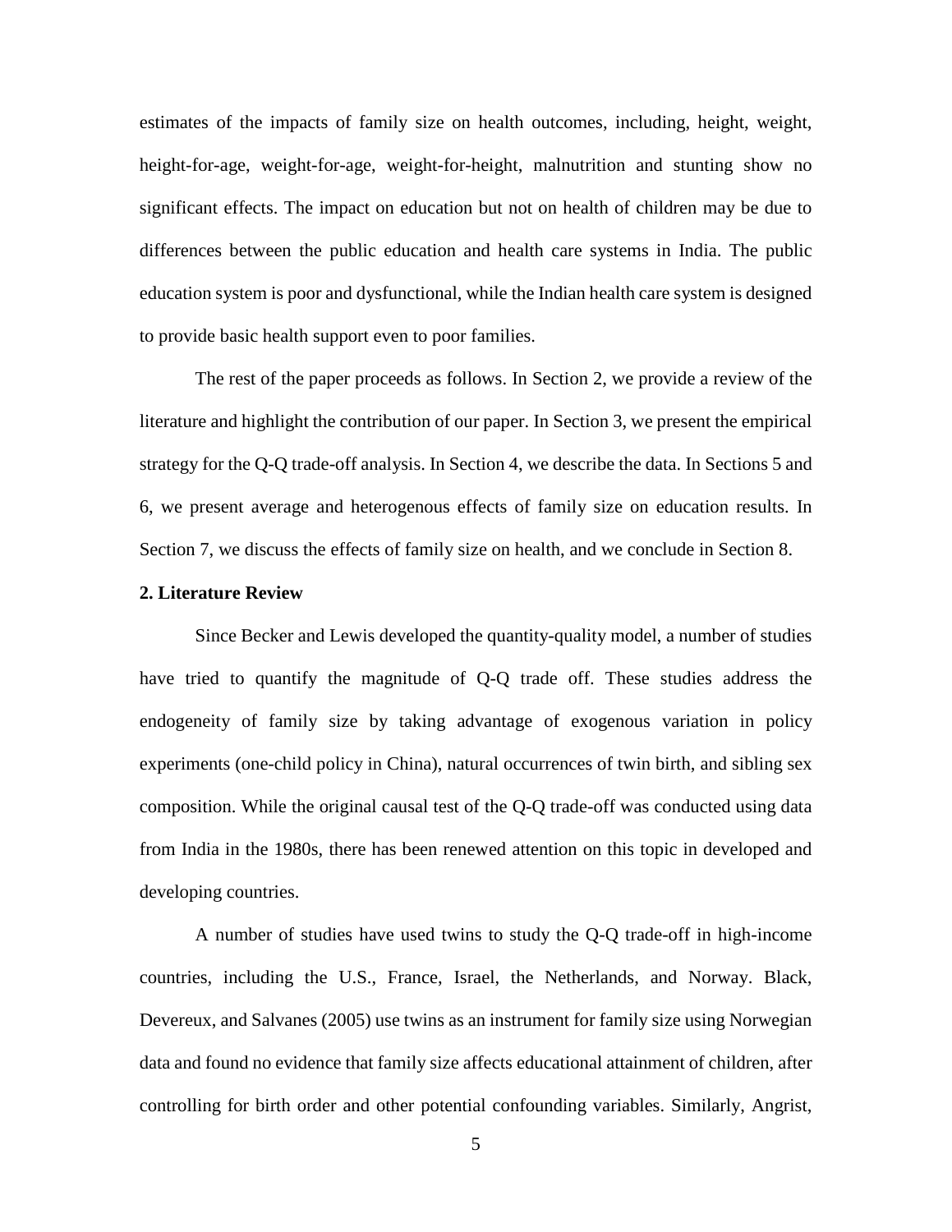Lavy, and Schlosser (2010) use multiple births and same-sex siblings in families with two or more children as instruments for family size in Israel. They also found no significant relation between family size and schooling and employment, but they do find an effect on woman's early marriage. Similarly, Haan (2005) demonstrated that having more children in the family does not have a significant effect on the educational attainment of the oldest child either in the U.S. or in the Netherlands. Using the Public Use Microdata Sample from US and gender composition of the first two children as instrument, Conley and Glauber (2005) find that children living in larger families are less likely to attend private school and are more likely to fall behind in school. Similarly, Caceres-Delpiano (2006) finds that an additional younger sibling in the family reduces the likelihood that older children attend private school, reduces mother's participation in the labor market, and increases the likelihood of their parents' divorce. In contrast, the impact of family size on measures of child well-being such as highest grade completed and grade retention is weak and unclear. Juhn et al. (2012) instead use the National Longitudinal Survey of Youth (NLSY) data to examine the impact of family size on cognitive and non-cognitive abilities during youth as well as long-term outcomes for the U.S. This study shows that growing up with an additional sibling reduces a child's educational attainment by a third of a year and that a larger family size decreases labor market participation and family income and increases the likelihood of criminal behavior and teenage pregnancies. A similar study in France reports an evidence of trade-offs; the school performance of children from large families was worse than children with smaller families (Goux and Maurin, 2005).<sup>[3](#page-6-0)</sup>

<u>.</u>

<span id="page-6-0"></span> $3$  Using marital fecundability- as measured by the time interval from the marriage to the first birth- as a source of exogenous variation in family size, Klemp and Weisdorf (2011) documents a large and significantly negative effect of family size on children's literacy in UK.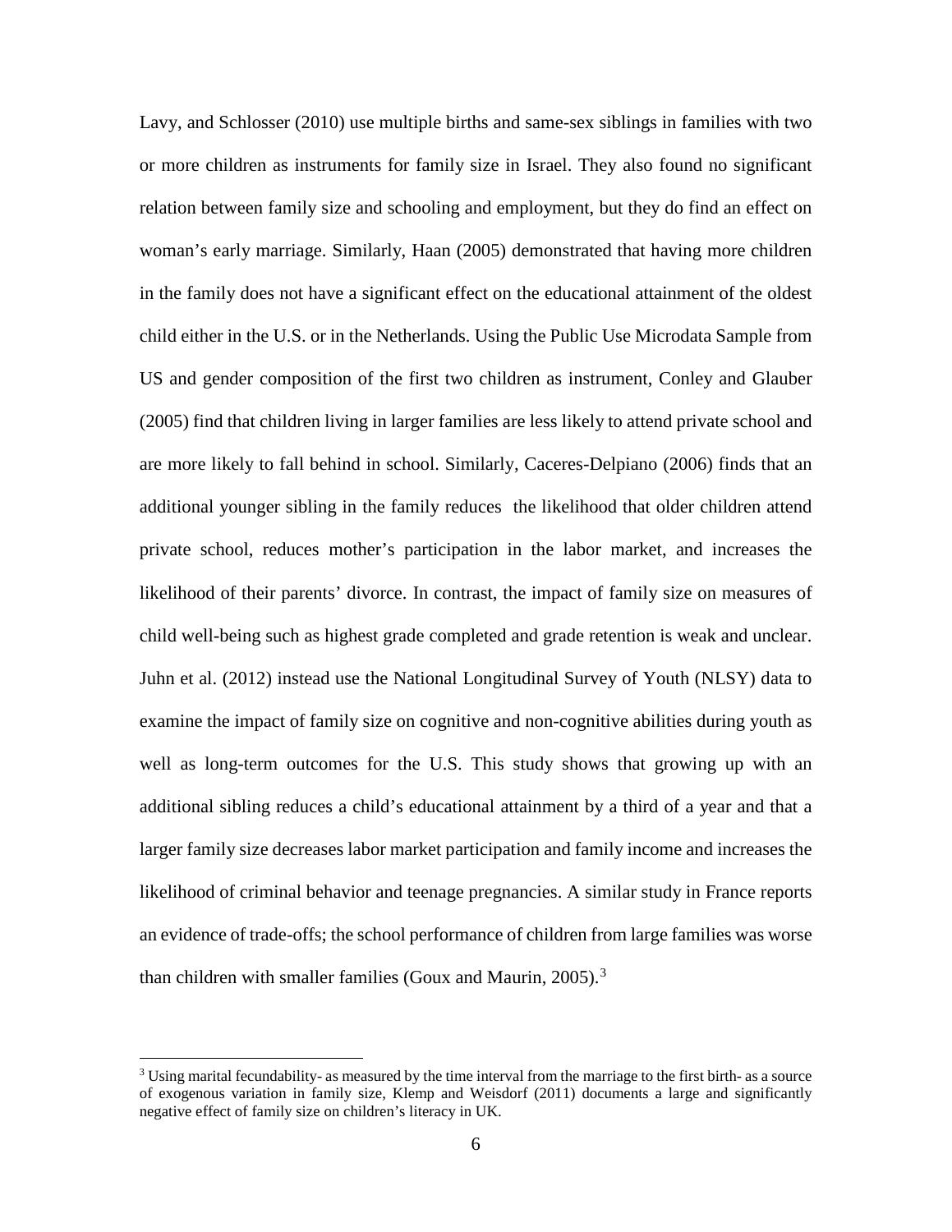Small or no effects of family size on education and other human capital investments in developed countries may be due to the presence of a well-functioning public education system, which may substitute for private education and may still allow parents to provide a good education. By contrast, child labor practices and the absence of good public education may make this trade-off more pronounced in developing countries, where parental investments in education are a substantial part of a family's budget.

To the best of our knowledge, Rosenzweig and Wolpin (1980) were the first to examine the empirical validity of Becker-Lewis's Q-Q trade-off model in a developing country context. They exploited *twins* as an exogenous increase in the family size and found a weak negative effect of family size on educational attainment as well as on consumption durables for non-twin children. However, the study was based on a small non-representative sample of 1633 households that only included 25 households (HHs) with twins.

In recent years, the Q-Q literature has grown for developing countries. In China a number of studies have found mixed evidence of the Q-Q trade-off (Li et al., 2008; Qian, 2009; Rosenzweig and Zhang, 2009). Li et al. (2008) use data from the 1% sample of the 1990 Chinese Census and rely on twin births as an instrument. They found that larger family size reduces a child's education even after controlling for birth order effects, especially in rural China. In contrast, Qian (2009) uses a sample of households from China Health and Nutritional Survey and relies on the relaxation of the one-child policy's impact to look at the impact of family size on children's human capital. She finds a positive effect of family size on education, which she attributes to economies of scale. Rosenzweig and Zhang (2009), who also rely on *twins* as an exogenous source of incease in the number of children, find that an extra child significantly decreases schooling progress, expected college enrolment, grades in school and self-assessed health of all children in the family, thereby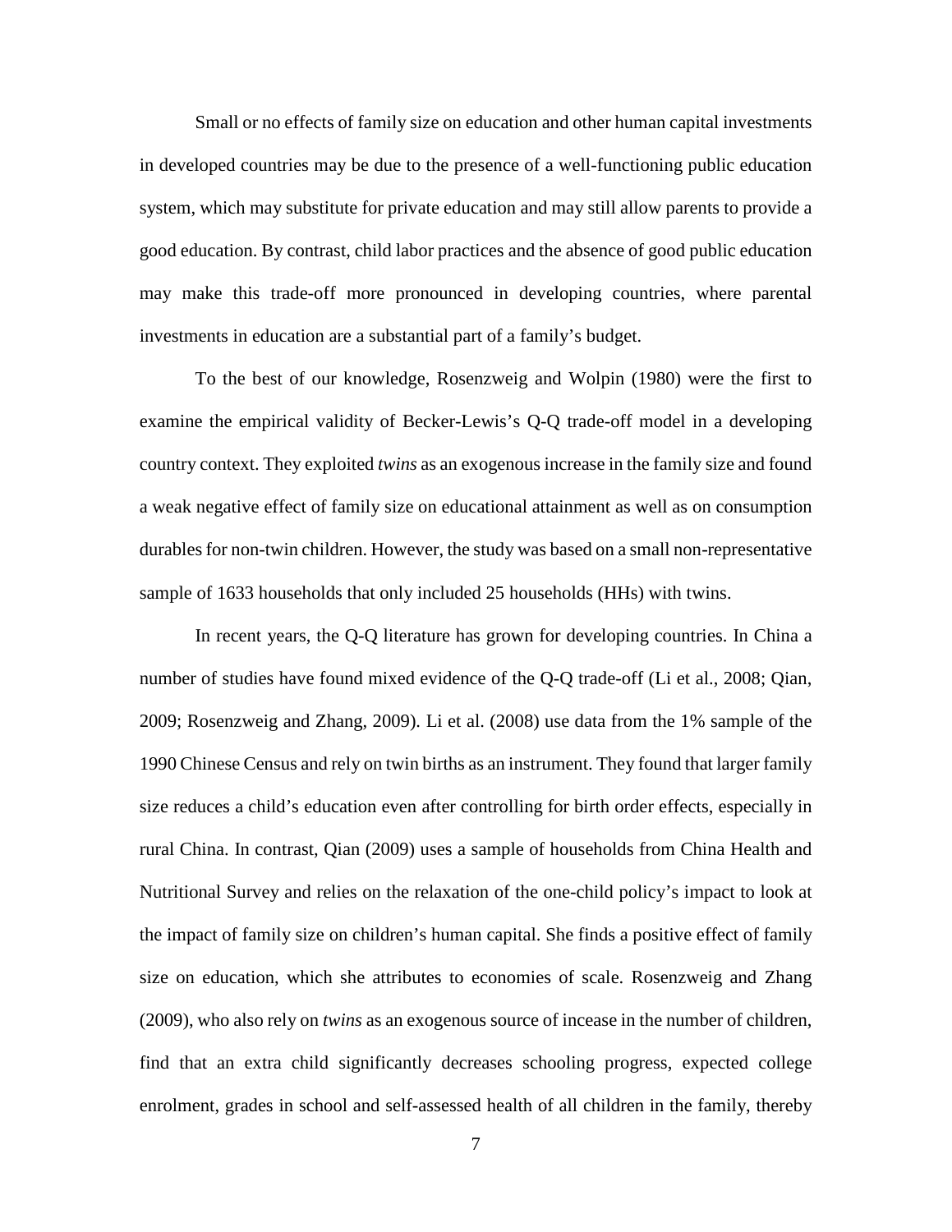asserting that Q-Q- trade-off does exist in China. However, they argue that the use of *twins* as instrument generates upward biases on estimates of the Q-Q trade-off because of differences in birth weight, which change parent behavior and overall resource allocation.

Studies for other developing countries that mainly rely on the twinning experiment tend to show small or no effects. An exception of a study that does not rely on the twinning experiment is Jensen (2012), who uses infertility as an instrument to explore the causal effects of family size on a child's nutrition in India, and found significant results only for girls. Millimet and Wang (2011) use mixed sex composition to identity the impact of family size on health outcomes in Indonesia and find evidence of a Q-Q trade-off only in some families. They find statistically significant results on Q-Q trade-off only at the tails of the BMI distribution i.e. the  $20^{th}$  and  $85^{th}$  percentile. Using twinning as an instrument, Ponczek and Souzay (2011) also report negative effects on educational outcomes in Brazil, while Aguero and Marks (2008) find evidence of Q-Q trade-off only for health indicators (weight-for-age and breastfeeding practice) but not for education.<sup>[4](#page-8-0)</sup> Additionally, Glick et al. (2007) use twinning at first birth and find that unplanned fertility increases the nutritional status and school enrollment of later-born children in Romania. Using Matlab Health and Socioeconomic Survey (MHSS) from Bangladesh, Peters et al. (2013) found little evidence of trade-off between child quantity and health.

Sarin (2004) and Lee (2009) are the only other studies, aside from ours, to use preference for boys as an instrument. Sarin (2004) after instrumenting the family size by sex of the first born and multiple births found a positive but insignificant relationship

<u>.</u>

<span id="page-8-0"></span><sup>&</sup>lt;sup>4</sup> The study uses data from Demographic and Health Surveys in Latin America, namely, Bolivia (conducted in 1994 and 1998), Brazil (1996), Colombia (1995 and 2000), the Dominican Republic (1996), Guatemala (1998), Nicaragua (1998), and Peru (1996), and instrument the family size by a mother's infertility status.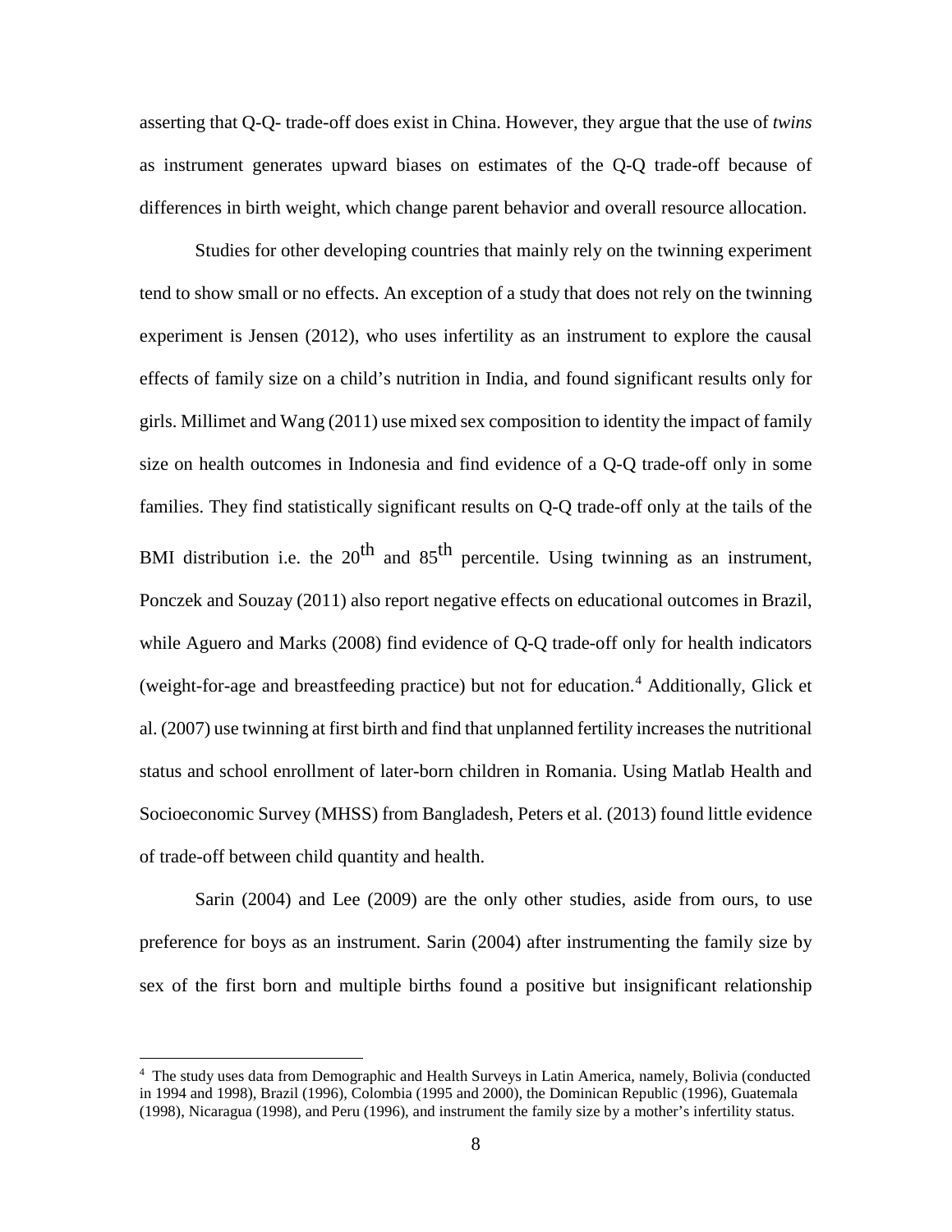between family size and weight-to-height ratio.<sup>[5](#page-9-0)</sup>

Lee (2008) is another study that have used preference for boys as an instrument for family size. However, instead of using direct measures of educational attainment, Lee's study uses parents' monetary investment in education to measure child's quality. According to IV estimates, per-child investment for households with two children and three children are 74.6% and 57.6 % higher, respectively, compared to households with no children.

Our paper adds to the existing literature on Q-Q trade-off in a number of important ways. First, our study uses a credible and novel instrument in a developing country context combined with good measures of child quality. This is important, because most studies have relied on the twinning experiment, which Rosenzweig and Zhang (2009) indicate that *twins* are likely to generate biases. Second, while many studies have focused on China and other regions of the developing world, this is the first study to focus on the impact of family size on educational outcomes in India since the original twining study of the 1980s, which relied on a very small sample. Not only is India host to 17% of the world's population and important in its own right, but imperfect credit markets and lack of good public schools are likely to affect the extent and severity of the Q-Q trade-off. Third, only a handful of studies have examined the effect of family size on child health; most of the previous studies have focused on educational attainment/progress. By including health as an outcome, we contribute to the thin literature on the effect of family size on child health in a Q-Q framework.

<span id="page-9-0"></span>-

 $<sup>5</sup>$  Our paper differs from Sarin (2004) as we include educational attainment as outcomes in addition to</sup> health, use rich set of controls with large sample size and covers time period when sex-selective abortions was minimal due to legal ban on fetal sex determination.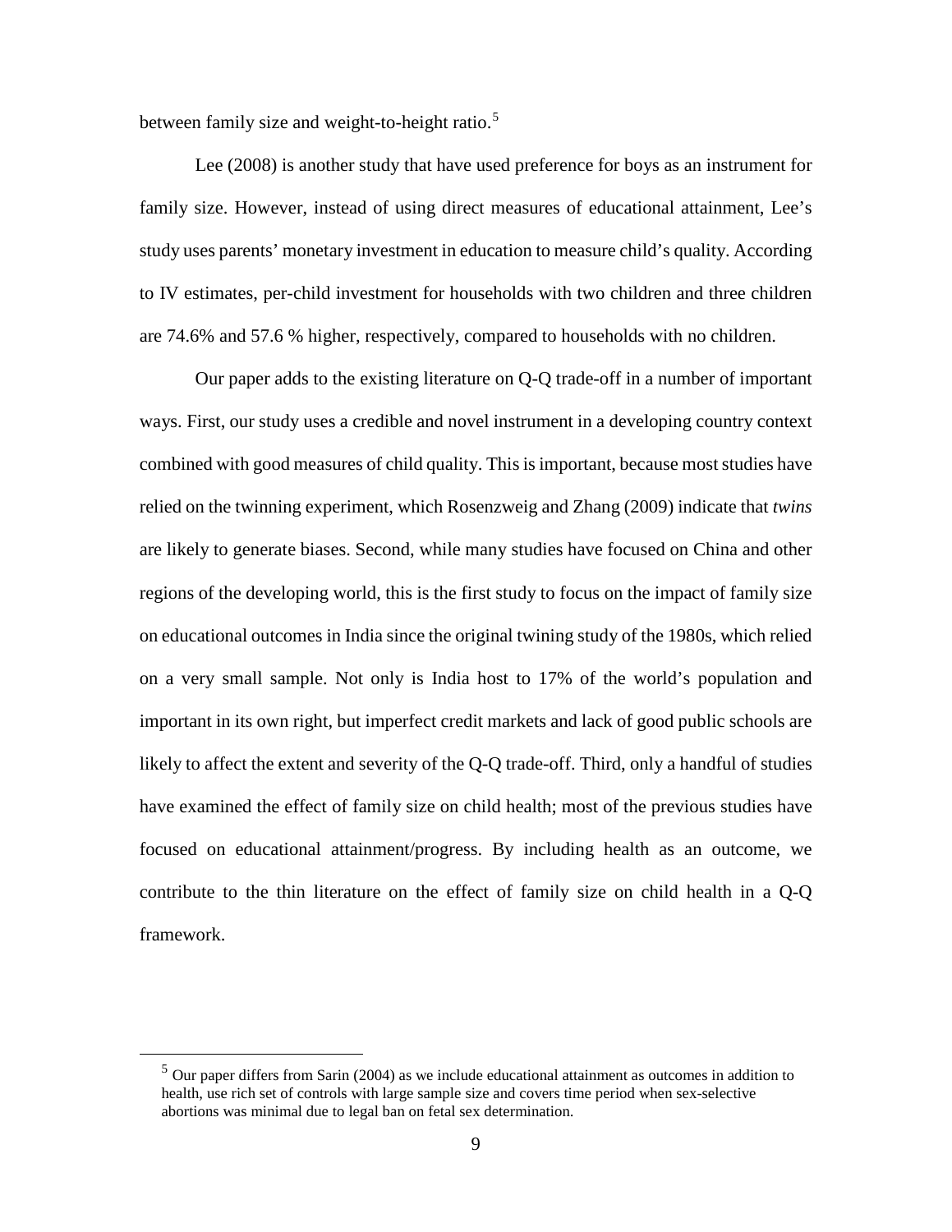#### **3. Empirical Framework**

We estimate the effect of family size on children's educational and health outcomes using OLS and 2SLS (instrumental variable) regression analyses. We first estimate the following OLS model:

$$
Y_{ihd} = \beta_0 + \beta_1 * FamilySize_{hd} + \beta_2 X_{ijd} + \mu_d + \epsilon_{ihd} \tag{1}
$$

where Y is the educational and health outcomes of child *c* in household *h* residing in district *d*. The educational outcomes of the child are measured at the probability of being literate, probability of ever attending school, probability of currently being enrolled, and years of schooling. We also estimate equation (1) for several child health measures, including the height-for-age, weight-for-age, weight-for-height and whether the preson is underwieght, stunted and wasted. The variable *FamilySize* is the number of children under 21 years of age in the family; X is a vector of covariates, and  $\epsilon$  is an error term. The covariates include the following children as well as parental characteristics: age, gender, ethnic group, birth order and place of residence (rural vs. urban), and the age and education levels of the child's father and mother. The main coefficient of interest is  $\beta_1$  which captures the existence of Q-Q trade-off. A negative value of  $\beta_1$  would mean that a trade-off between the quantity and quality of children does exist in India.

 $\beta_1$  will provide the causal impact of family size on child quality only if family size is exogenously determined. However, there are several factors that may render the family size variable endogenous and non-random. One such factor is the fact that fertility decisions and decisions about investment in child's quality are jointly determined. In this case, the OLS estimate of  $\beta_1$  in equation (1) is subject to endogeneity bias and is unlikely to capture the causal effect of family size on child quality. The OLS estimates may be downwardly or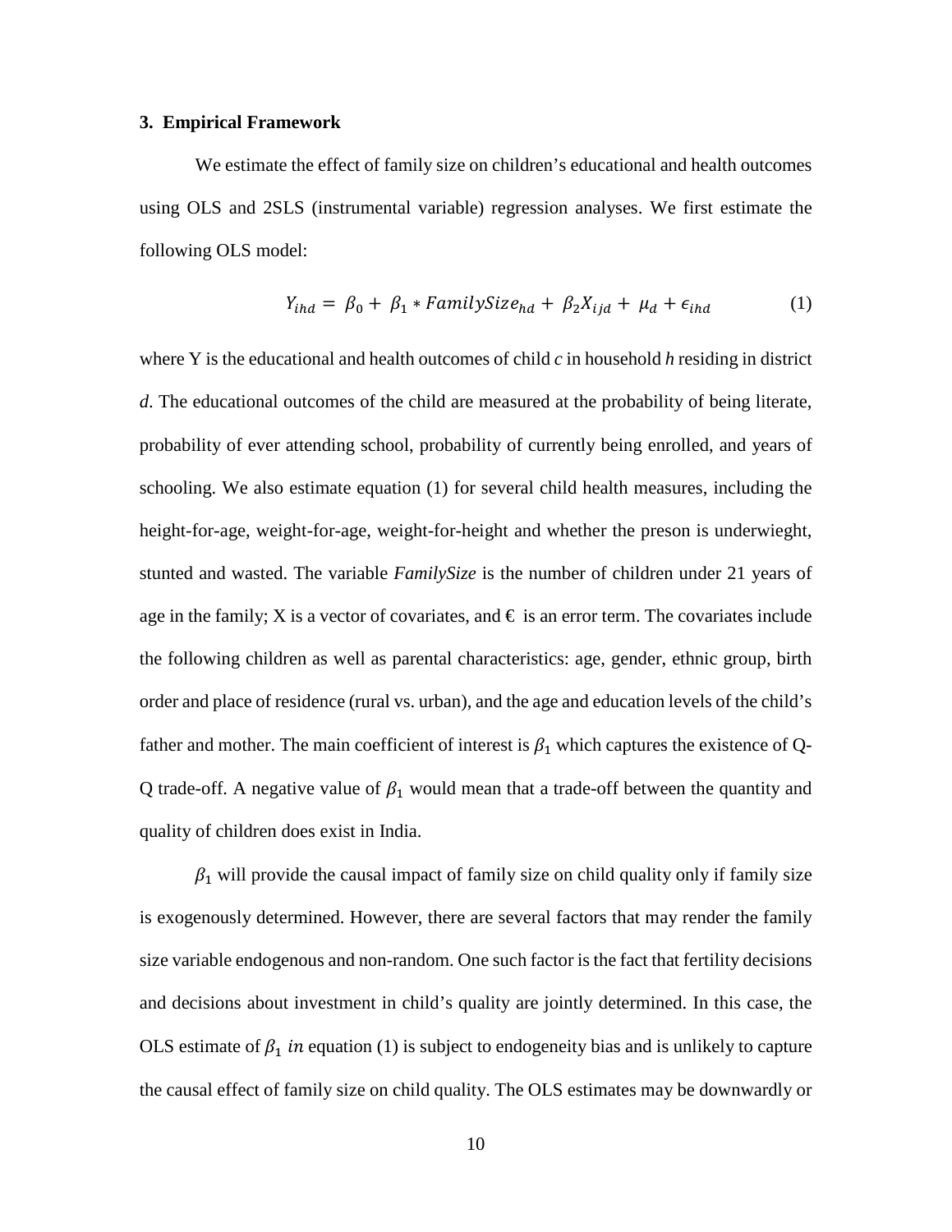upwardly biased depending on nature of endogeneity. For example, in a country like India, wealthier households may have fewer children and also invest more in their children's schooling, thus generating an upward bias in the Q-Q trade off. However, highly committed parents may have more children and also invest more in their children's education, thus generating downward biases.

In order to capture only exogeneous variation in family size, we rely on an Instrumental Variable (IV). The challenge with any instrument is to identify a variable that predicts *FamilySize* but is uncorrelated with the error term in equation (1). To address the endogeneity of family size, we use sex of the first-born (SFB) as an instrument and estimate the following two-stage least square model:

$$
FamilySize_{hd} = \alpha_0 + \alpha_1 * SFB_{hd} + \alpha_2 X_{ihd} + \mu_d + u_{hd}
$$
\n
$$
Y_{ihd} = \pi_0 + \pi_1 * Fam\widehat{uySize}_{hd} + \pi_2 X_{ihd} + \mu_d + v_{ihd}
$$
\n(3)

where *FamilySize* the number of children under 21 years of age in the family, *Y* is the outcome variables, *SFB* is the sex of the first birth and is the instrumental variable for *FamilySize*, and X denotes a vector of exogenous regressors at child and parent's level. The SFB is a dummy variable that equals 1 if the first-born is a female and 0 otherwise. We also include district fixed-effects to control for time-invariant differences across districts. Standard errors are clustered at the district level.

Equation (2) is the first-stage while equation (3) is the second-stage regression. The second stage regresses the outcomes on the predicted value of *FamilySize* from equation (2) and other exogenous variables. In addition, we estimate the 2SLS regressions for a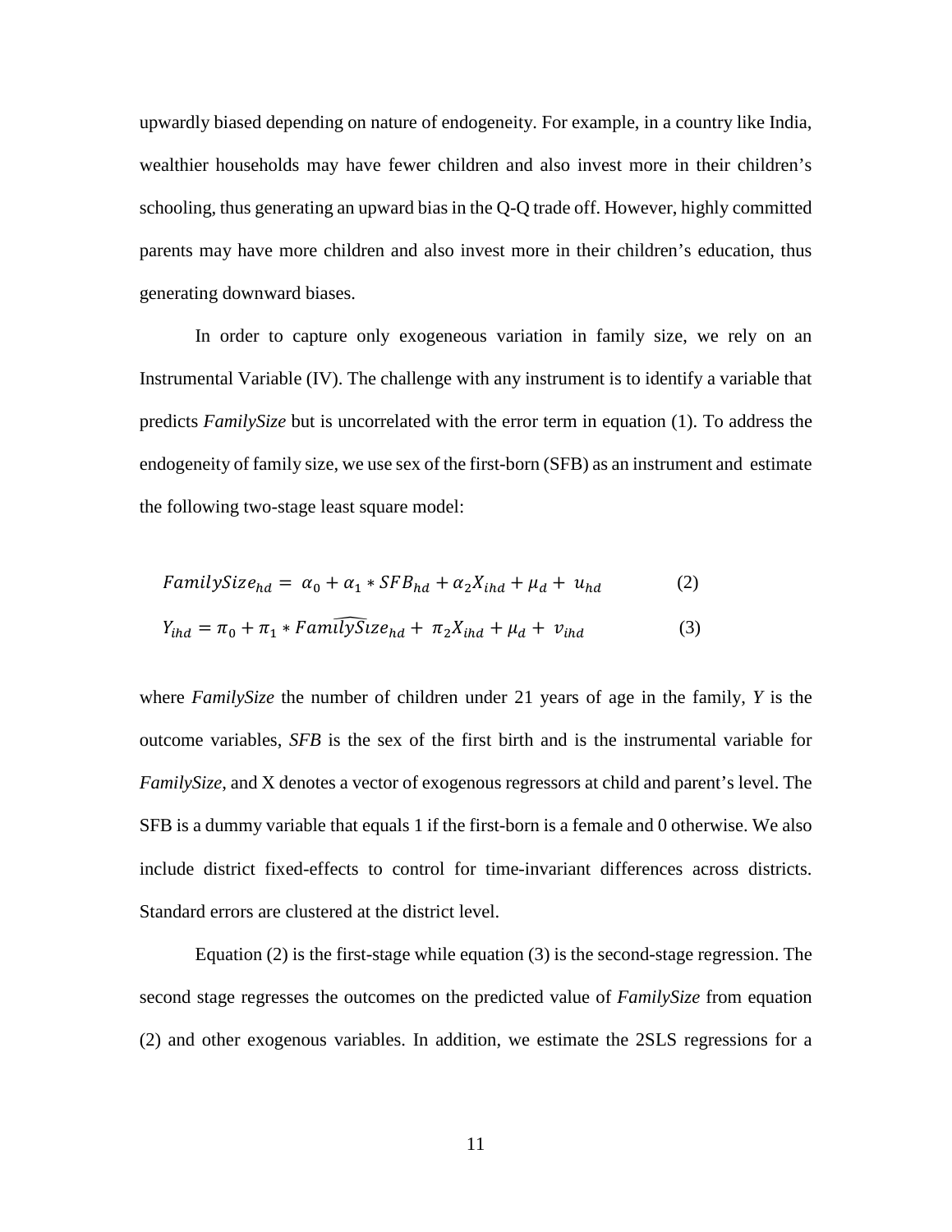number of sub-groups including: different castes, different quintiles, and different levels of educational attainment of the mother and for urban and rural sub-samples, separately.

A key condition for the gender of the first child to be a valid instrument is that family size be highly correlated with the gender of the first child, i.e., *Corr(SFB, FamilySize*) $\neq$  0. In India, there is a long-standing social and cultural norm which is the preference for sons over daughters. First, only sons carry the family name. More importantly, since India is a patriarchical society, sons inherit the family's patrimony. Parents also prefer male children as sons are supposed to provide financial support and care for their parents in old age. In addition, since males are more likely to join labor markets and earn higher wages, they further contribute to a family's preference for boys. In Indian tradition, daughters are married out and become part of another family. Because parents have to provide a dowry when daughters get married, a family will prefer to have boys so they can receive a dowry when their sons gets married. In this type of patrilineal familial system the gender of the first-born is likely to have important implications for family size. In particular, if the first born is a girl, parents are likely to want to continue having children until a son is born. In Section 4, we test for this empirically by estimating the first-stage relationship in equation (2).

The second key underlying assumption behind this identification strategy is that the sex of the first born is uncorrelated with educational or health outcomes other than through family size, i.e.,  $Corr(FamilySize, \epsilon) = 0$ . Since sex of the first child is determined by nature, this is considered a random event and uncorrelated with educational attainment and health. However, if parents have any control over births, and they make decisions over births depending on sex, the sex of the first birth will not be random. Therefore, the presence of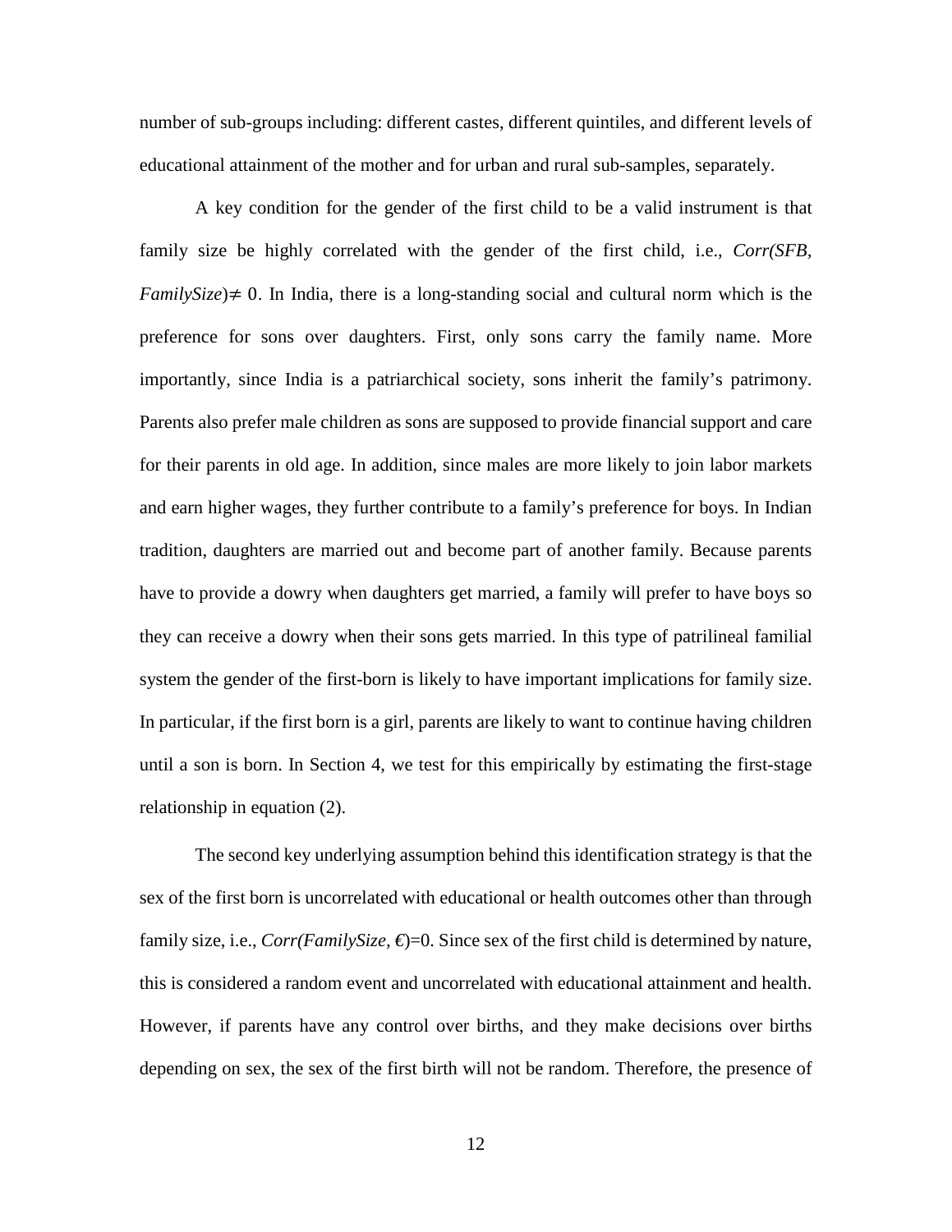sex-selective abortion may undermine the validity of the instrument because the access to ultrasound use and abortion services allows parents to choose the sex of their children. This may not be as big a concern in our study given that the Pre-natal Diagnostic Technique (PNDT) Act was passed in India in 1996 making fetal-sex determination illegal. In addition, many previous studies have shown that parents do not use sex-selective abortion for *firstborns* but only for second-borns in India; these studies find that the sex-ratio at first birth lies within the biologically range of 1.03-1.07 (Bhalotra and Cochrane (2010), Ebenstein (2007), Jha et al. (2011), Portner (2010), and Rosenblum (2010)).<sup>[6](#page-13-0)</sup> Sociological studies also provide evidence that parents only have a strong preference for sons after this first birth (Patel, 2007). Using the same data as ours, Rosenblum (2010) reports lack of sex-selection abortion at the first-parity. About 36 percent of women report induced abortions at the second and third-parities. Given that sex-selection abortion became illegal in India in 1996, zero and positive reporting of induced abortion at first and high-order, respectively, further provides confidence that sex-selection at first-parity is not rampant and gender of first-born can be treated as exogenous. Additionally, using the first two rounds of the National Family and Health Survey, Retherford and Roy (2003) report little or no evidence of sex selection at the first-birth. Jha et al. (2011) use the National Family Health Survey and find no significant declines in the sex ratio for first-births or second-order births if the first-born was a son. By contrast, they find a decline of 0.52% in the sex ratio for second-order births when the first-born was a girl, and they note that these declines were much greater for

<u>.</u>

<span id="page-13-0"></span><sup>&</sup>lt;sup>6</sup> In the absence of any interventions, the probability of having a son is approximately 0.512 and this probability is independent of genetic factors (Ben-Porath and Welch 1976; Jacobsen, Mïller and Mouritsen 1999).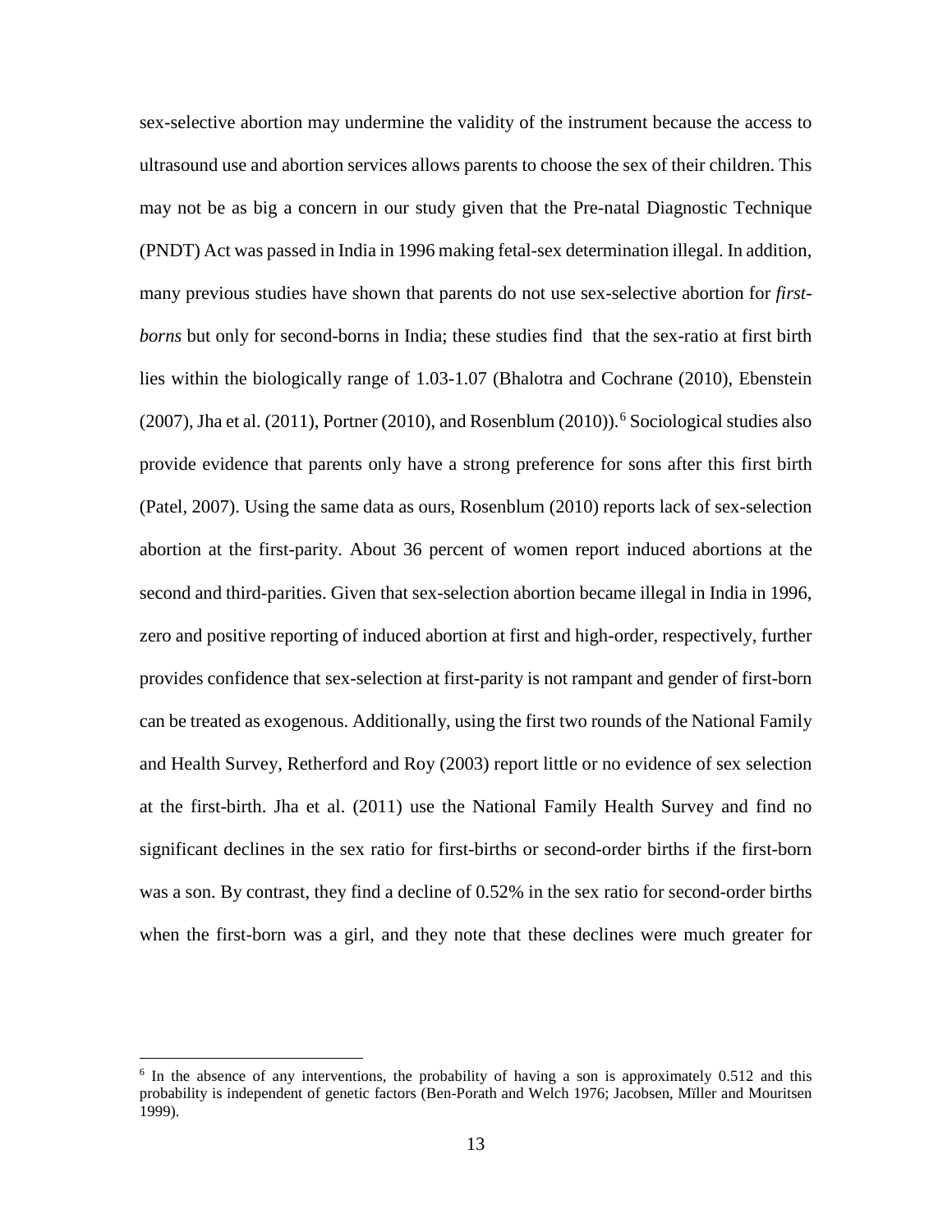mothers with 10 or more years of schooling and for wealthier households. Taken together, these studies provide evidence that sex of first-birth is indeed exogenous and random.

To further address the exogeneity of the instrument, we explore whether the instrument is correlated with other observable characteristics of the household to gauge whether the sex of first-birth can also be assumed to be uncorrelated with unobservables. In the next section, we report results of probability models of the sex of the first-birth on a vector of explanatory variables.

#### **4. Data Description**

For educational outcomes, we use data from the Indian District Level Household Survey (DLHS) collected in 2007-08. The sample is representative at the district level, the lowest tier of administration and policy-making in India. The DLHS covers 601 districts and on average draws a random sample of 1,000-1,500 households from each district.

The survey has four parts: a household questionnaire: a questionnaire for evermarried women (15-49 years); a questionnaire for unmarried women (15-24 years); and a module covering village and health facilities characteristics. Our study is based on the household questionnaire, that collected information on assets, number of marriages and deaths in the household since January 2004 and socio-economic characteristics of all members of the household. In particular, the survey collects the following information for each household member: age, gender, schooling attendance, literacy, and years of completed schooling. We identify individuals who are labeled sons/daughters, and estimate the family size by counting the number of sons/daughters in the household, and merge these data to the parents' information.

We restrict the sample in the following ways. First, we restrict the sample to individuals who are either parents (head of the household and spouse) or who are either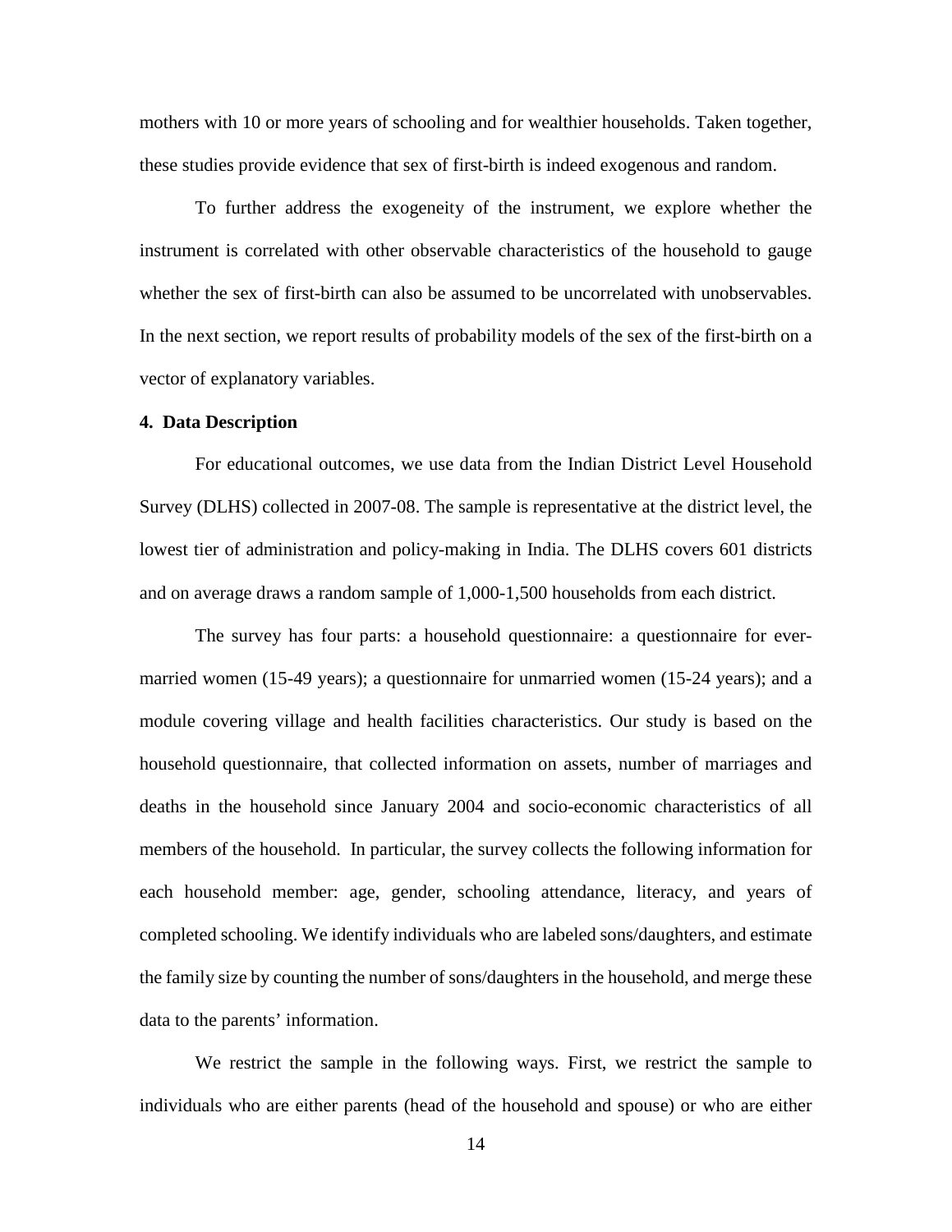sons/daughters of the head of the household.<sup>[7](#page-15-0)</sup> Second, we restrict the sample to households with at least one child so that we can use gender of the first child as the instrument. Third, we restrict the sample to children of school going age who are 5 years of age or older but are under 21. We use 5 as the lower age bound because the household roster only collects education information of all individuals older than 4. In India, primary school (grades 1 to 5) begins at age 5 or 6 and ends at age 10 or 11, while high school is usually completed by age 18. However, due to deferred enrollment or grade repetition completion of either primary or secondary schooling might get delayed. We exclude mothers over 35 years of age to minimize the possibility that adult children may have already left the household. Finally, we exclude households with missing or unreliable information on any of the variables used in the analysis. This yields a sample of 393,597 children.

The main outcome variables this paper analyzes are several measures of educational attainment. The outcome measures are: an indicator of whether the person is literate or not; an indicator of whether the person ever attended school or not; an indicator of whether the person is currently enrolled in school or not, and years of schooling. In all the models we have described, we control for the following covariates: caste, religion, an asset-based standard of living index, mother's age, father's age, mother's education, and father's education. For the caste variable, we consider three groups: scheduled caste and scheduled tribe are combined together to constitute the low caste category (a group that is socially segregated and disadvantaged), and other backward classes (officially identified as socially and educationally backward) as middle caste, and the upper caste (comprising Brahmins and other higher castes that are privileged) as high caste. We consider 4 major religious

-

<span id="page-15-0"></span><sup>&</sup>lt;sup>7</sup> We drop individuals who are son or daughter-in-law, grandchildren, parent, parent-in-law, brother/sister, brother or sister-in-law, niece or nephew, other relative, etc.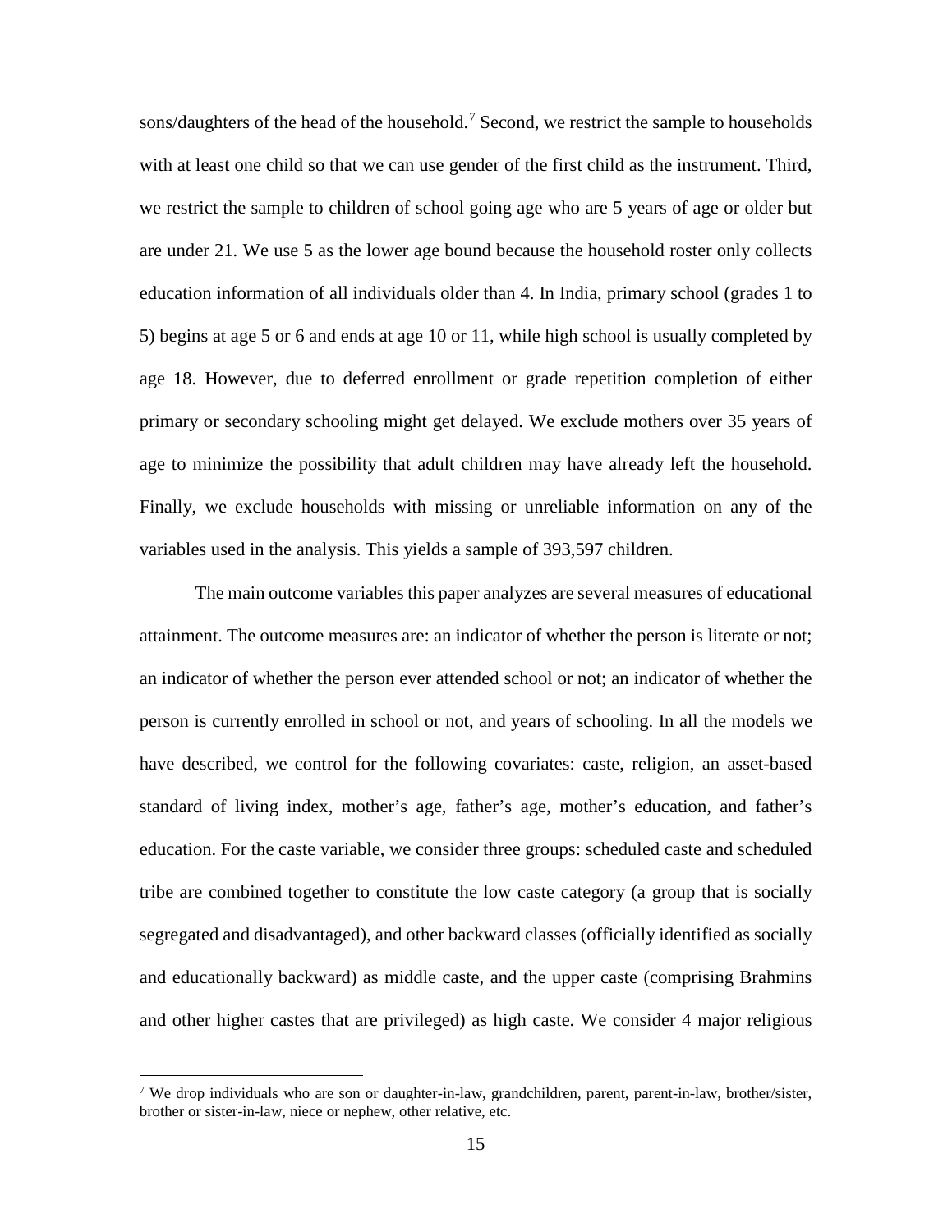groups, Hindus, Muslims, Sikhs, and Christians. The DLHS data does not contain information on individual or household incomes. The survey asked a multitude of questions about the ownership of assets including ownership of a car, television, real state property, and other assets. The DLHS uses ownership of assets to create a standard of living index with three categories: low, middle and high. $8$ 

Table 1 reports the summary statistics of these individual and household variables. The average age of children in the sample is 10 years and the average years of schooling is 3.08. About 51 % of first born children are male. Fathers are older than mothers; the average age of mothers is 31 years and the average age of fathers is 36. As expected, mothers have less education than fathers. The average years of schooling for mothers and fathers are 3.0 and 5.5 years, respectively. The average family size is 3.54. Approximately 82% of children live in rural areas. About 41% of the children are classified as low caste and 20% high caste. Finally, around 49% of children have the lowest standard of living index, 39% a middle standard of living, and 12% the highest standard of living.

For health outcomes, we use the National Family Health Survey (NFHS) from 2005- 06. NFHS is India's primary and only source of data on health and nutrition. Women between the age of 15-49 were sampled and interviewed to collect anthropometric data for their children who were under 5 years of age at the time of the survey. The survey collects anthropometric data for children present in the household at the time of the interview. Therefore, for analyzing health outcomes, we are constrained to use households where the oldest child is at most 5 years old at the time of the survey. In particular the survey collects

<u>.</u>

<span id="page-16-0"></span><sup>&</sup>lt;sup>8</sup> By combining household amenities, assets and durables, the DLHS data computed a wealth index and divided into quintiles. The principle of factor loading to amenities, assets, and durables derived by factor analysis is used for the computation of the wealth index. Households are categorized from the poorest to the richest groups corresponding to the lowest to the highest quintiles.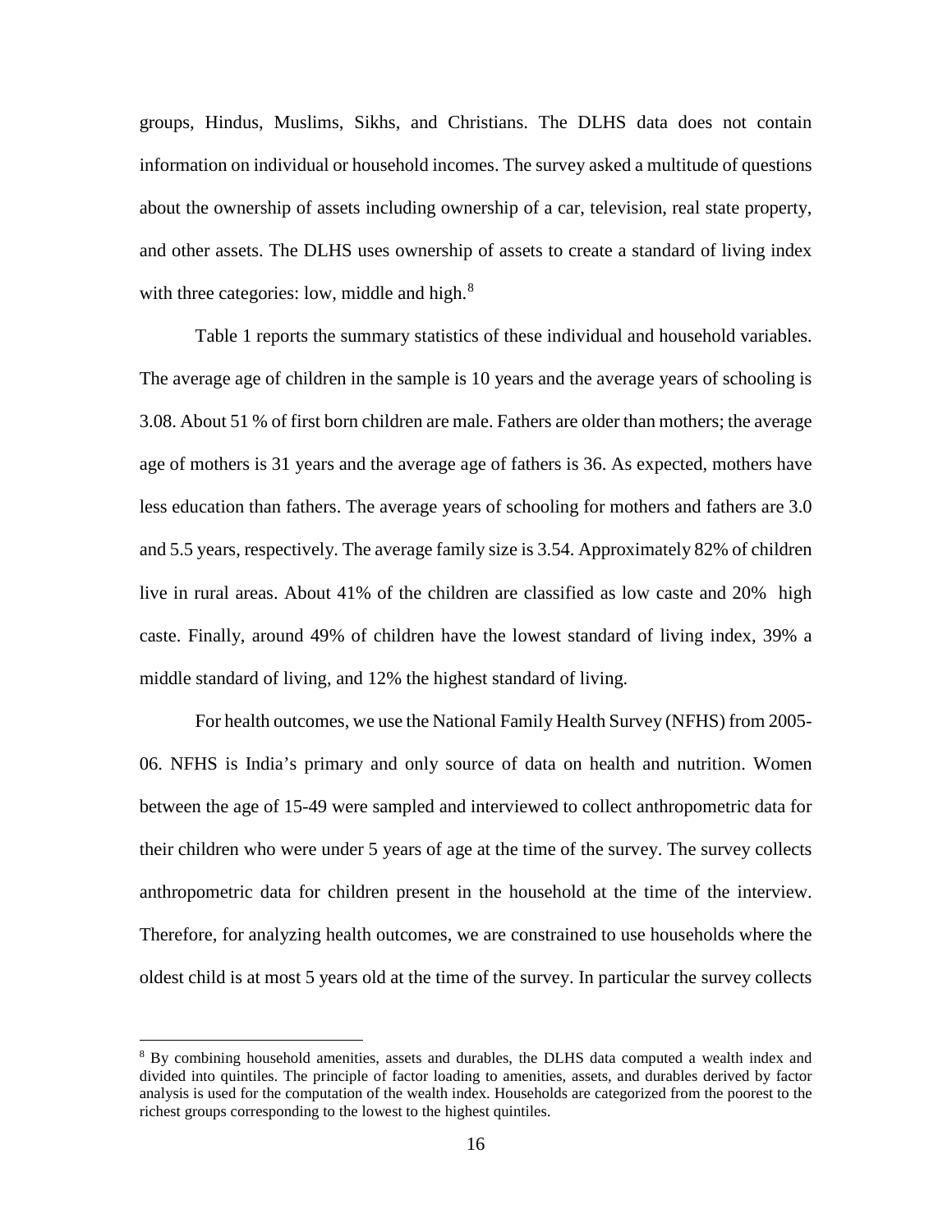information on height and weight of the children. Using these anthropometric information, the NFHS also reports height-for-age z-score, weight-for-age z-score, and weight-forheight z-score based on World Health Organization guidelines.

We analyze several health outcomes, such as weight in kilograms, height in centimeters, height-for-age z-score (haz), weight-for-age z-score (waz), and weight-forheight z-score (wfh). In addition, we examine the impact of family size on probability of underweight (waz  $\langle -2 \rangle$ , probability of stunting (haz  $\langle -2 \rangle$ ), and probability of child being wasted (wfh  $\langle$  -2). We use the same set of controls as used in the analysis of educational outcomes. In terms of econometric specification, the only difference is that instead of district fixed-effects, we include state fixed-effects since NFHS does not provide district information unlike DLHS.

Our health sample is comprised of 10,090 children with non-missing data on height and weight. Table 2 provides summary statistics for the analytical sample. The average age of children in the sample is 28 months. The average weight-for-age z-score and height-forage z-score are -1.63 and -1.47, respectively. Z-scores of minus one and one indicate that a child is one standard deviation below and above the median of reference population, respectively. About 39% of sampled children are *underweight* and 35% of them are *stunted*. The percentage of *wasted* children is 15%. A majority of the children live in rural areas (61%) and the average family size is 2.17.

Table 3 reports results of linear probability and probit models of the likelihood that the first-born is a girl on the characteristics reported in Table 1 to address whether the instrument is likely to be exogeneous. Table 3 shows that most of the explanatory variables are statistically insignificant. The exceptions are mother's age and father's schooling. The older the mother, which is given by nature, the higher the probability that the first-born will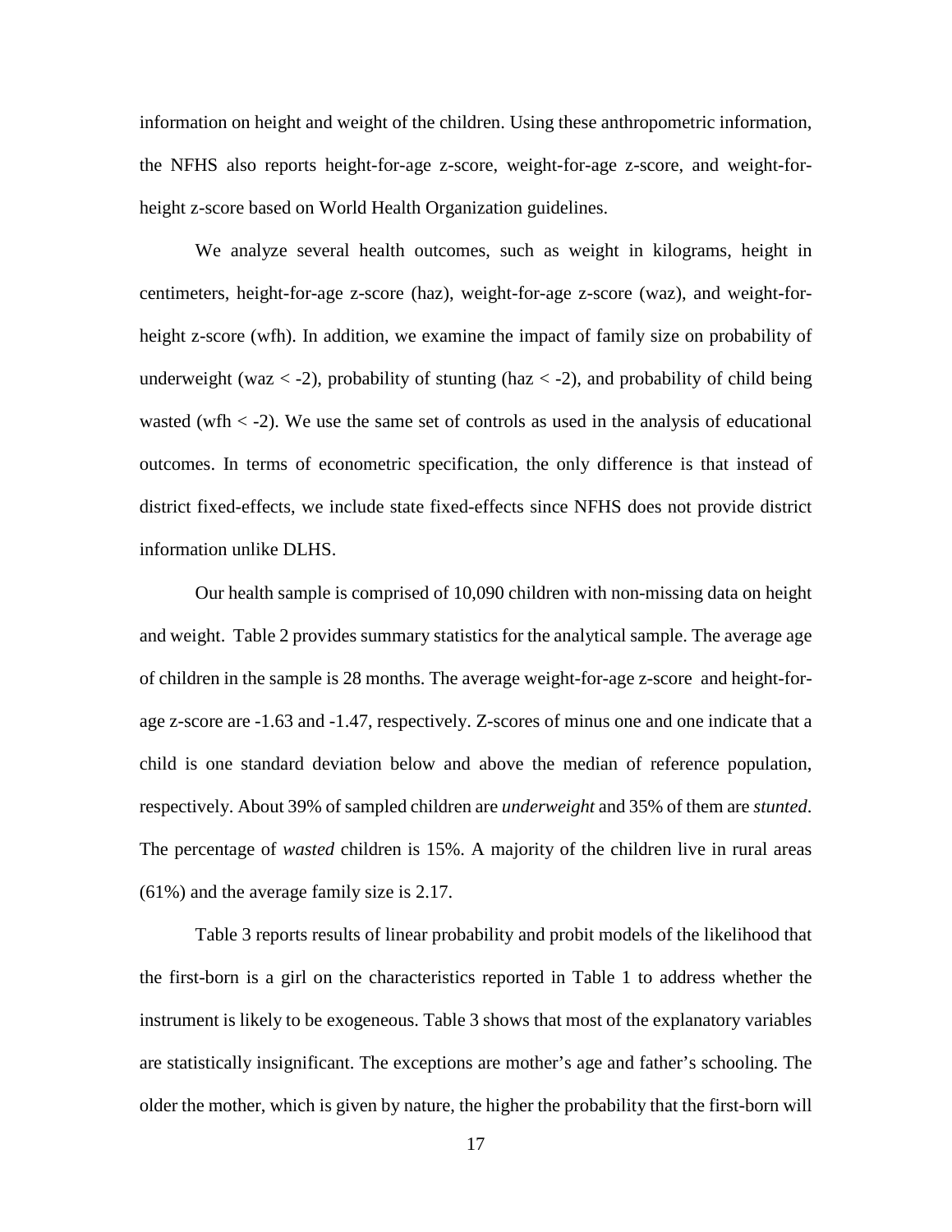be a girl. The results also show that the less educated the father the less likely the first-born will be a girl, but the effects are very small. Furthermore, as shown in Table 1, about 51% of first-born are male indicating that the sex-ratio at first birth is in the biological range.

#### **5. Effects of Family Size on Educational Attainment**

The outcome variables in this study include a set of indicators of educational attainment or educational progress. These include: (a) literacy; (b) ever attended school; (c) school enrollment; and (d) years of schooling for those who ever attended school. Except for years of completed schooling, all other variables are binary and are coded as 1 or 0. The main independent variable, *FamilySize*, is continuous and is measured by the total number of 0-20 years old children in the family at the time of survey.

Table 4 reports OLS regression results which control for children's and parents' characteristics. Additionally, district fixed-effects are included to account for timeinvariant district characteristics. Results in Table 4 indicate a significantly negative correlation between family size and children's education. Column 1 shows that an extra child in the family reduces the probability of literacy by 2 percentage points. Column 2 and 4 show that children in families with one additional child are 1.8 percentage points less likely to have ever attended school and the likelihood that they are currently enrolled in school is 1.4 percentage points lower. The results for years of schooling also indicate harmful effects of family size on child's education. For years of schooling, the point estimate is -0.2, suggesting that on average children in families with 5 more siblings will end up with a a year less of schooling.

Recognizing the limitation of interpreting the OLS estimates in Table 4 as causal, we then proceed to instrument the main endogenous variable, family size, by sex of the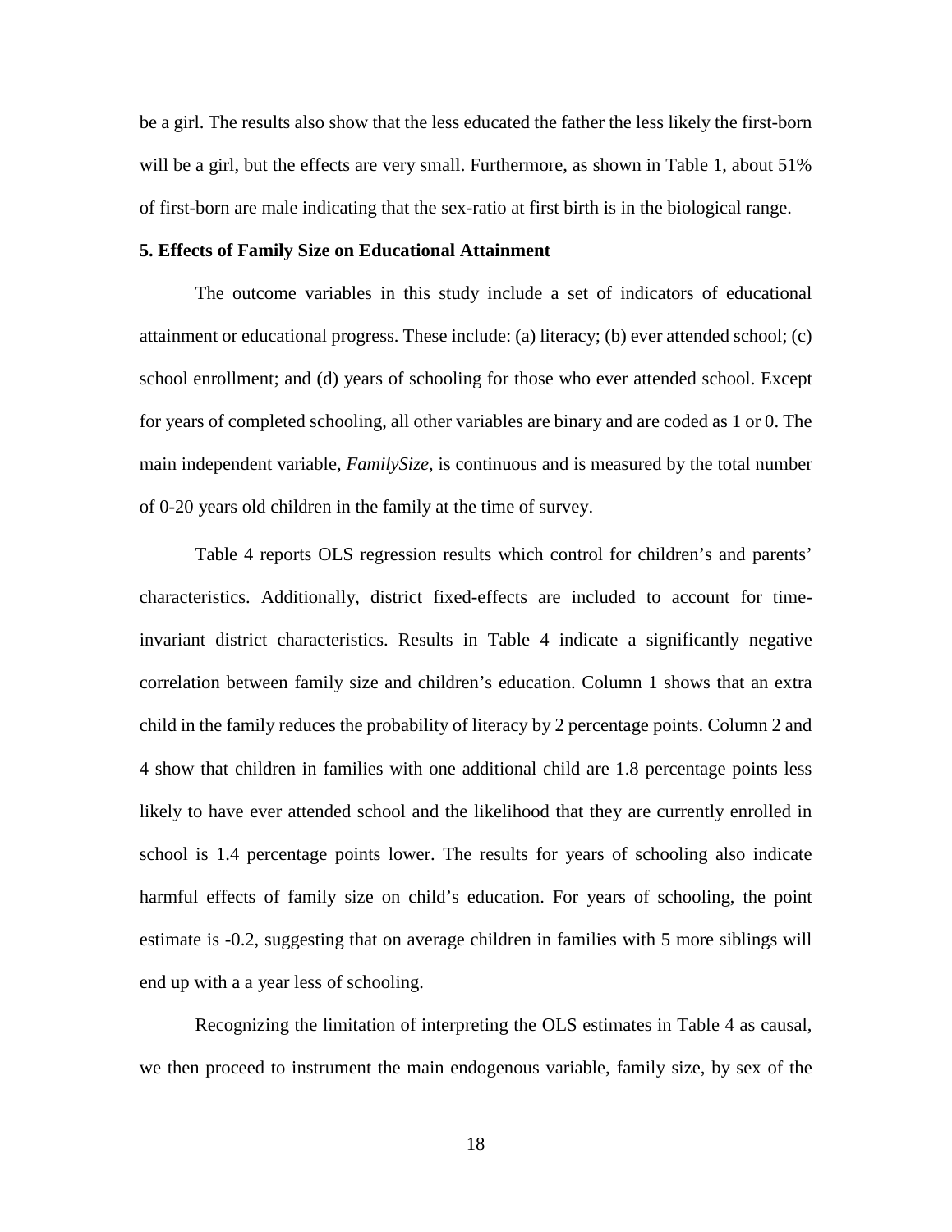first-birth and estimate the same relationship using 2SLS. We first check for the relevance condition in Table 5. From the first-stage regression, it follows that the instrument is highly significant and has a positive effect on family size. The first row in Table 5 shows that family size increases by 0.22 children when the first-born is a girl and the effect is significant at  $1\%$  level of significance.<sup>[9](#page-19-0)</sup>

The second row in table 5 presents result from the estimation of 2SLS model. The IV results presented in Table 5 show a negative and significant impact of family size on children's quality. The IV estimates for literacy is 2.8 percentage points, which corresponds to a decrease of 3.4 % of the probability of being literate. Similarly, the point estimates for ever being in school and current enrollment are negative and statistically significant, confirming that the detrimental effects of family size on children's education comes from not attending school or dropping out of school along the way. Columns 2 and 4 show that the probability of ever attending schooling and being currently enrolled in school drop by 1.8 and 1.1 percentage points when an additional sibling is added to the family. Consequently, years of schooling fall as well. However, the IV estimate in Column 4 of Table 5 is 2.5 times smaller than the OLS estimate in Table 4. The IV estimate indicates that an exogenous increase in household size of one extra child decreases the years of schooling by 2.6% compared to 6.5% when relying on OLS estimates.

Once we account for the endogeneity of family size (using IV), the coefficients are, for the most part, smaller (or less negative) compared to the ordinary least square estimate, with the exception of the literacy estimate. The IV estimates suggest that OLS coefficients

<u>.</u>

<span id="page-19-0"></span><sup>&</sup>lt;sup>9</sup> The first stage coefficient is smaller than the twins first-stage of about 0.6 in the Angrist and Evans (1998) study. It is possible, that the birth of of a girl as the first-birth results in a smaller increase in family size due to the fact that Indian families are larger to begin with.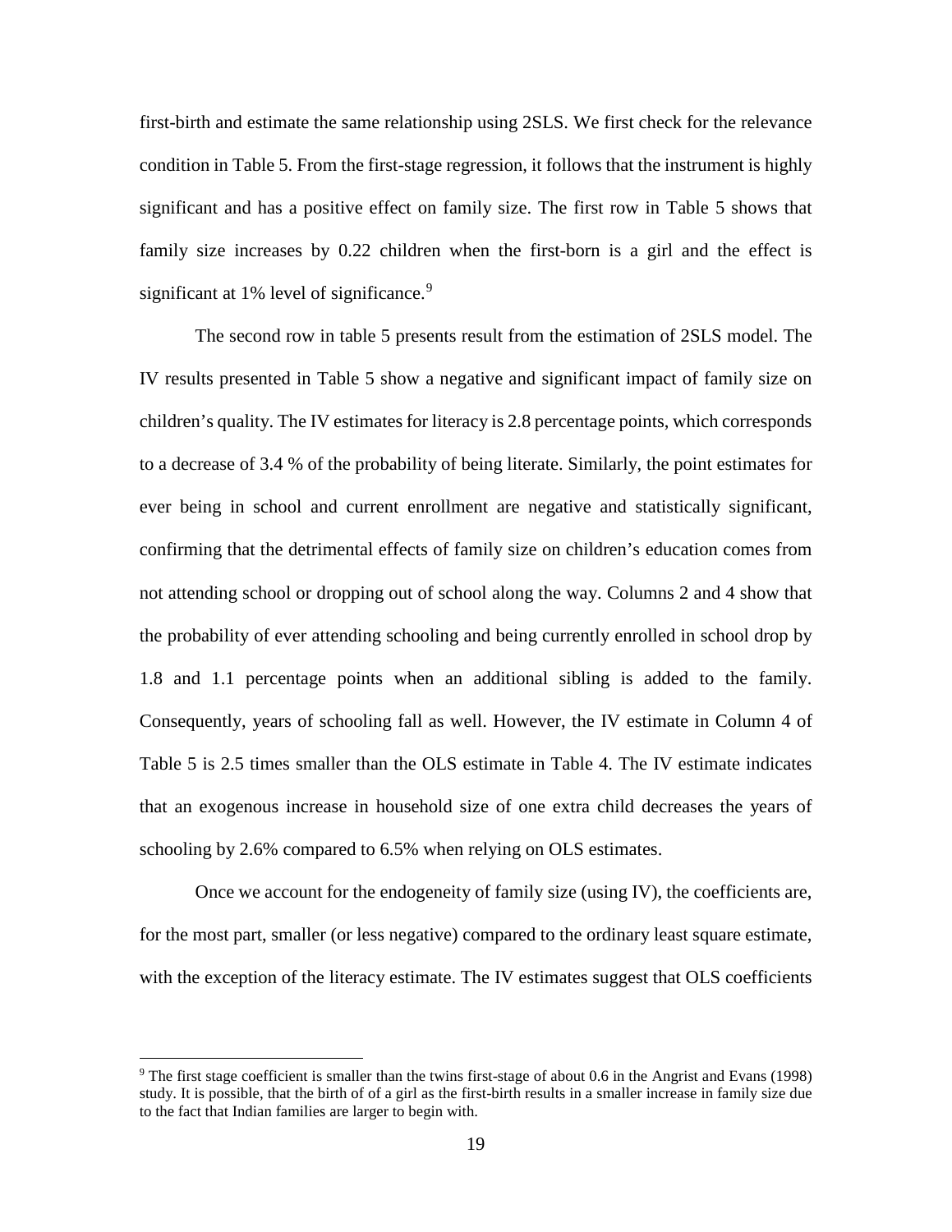overestimate the true trade-off and are biased toward finding effects that are too large suggesting that unobservables which drive parents to have big families also drive parents to invest too little in their children.

Table 5 also reports the Kleibergen-Paap rk Wald test to detect if the instrument suffers from a weak-IV problem. The first-stage F-stat and Kleibergen-Paap rk Wald Stat, both are significant, suggesting that our analysis does not suffer from weak identification. We also provide Anderson-Rubin F-test Statistic and Stock-Wright S-statistic in Table 5 to assess that our second-stage results are robust to weak-instrument inference.

#### **6. Heterogeneity in the Quantity-Quality Trade-off**

#### **6.1 . Caste Differences in the Q-Q Trade Off**

Given the disadvantaged situation of lower castes in India, one may expect lower and even middle castes to have less access to good public schools and less access to markets than higher castes.

We capture the heterogeneity in the Q-Q trade off across different caste categories by estimating the regressions for low, middle and high castes separately. Results in Table 6 shows that once the family size is instrumented, the effects of family size on literacy are greatest for low caste children and then for middle caste children but not significant for high caste children. The impact of an extra child reduces the likelihood of being literate by 5.8% among low caste children, by 2.6% among middle caste children and has not impact on the literacy of high caste children. Similarly, the effect of family size on the likelihood of ever attending school and actual years of schooling is greatest for low caste individuals. For example, an extra sibling in the classroom reduces the years of schooling by 5.7%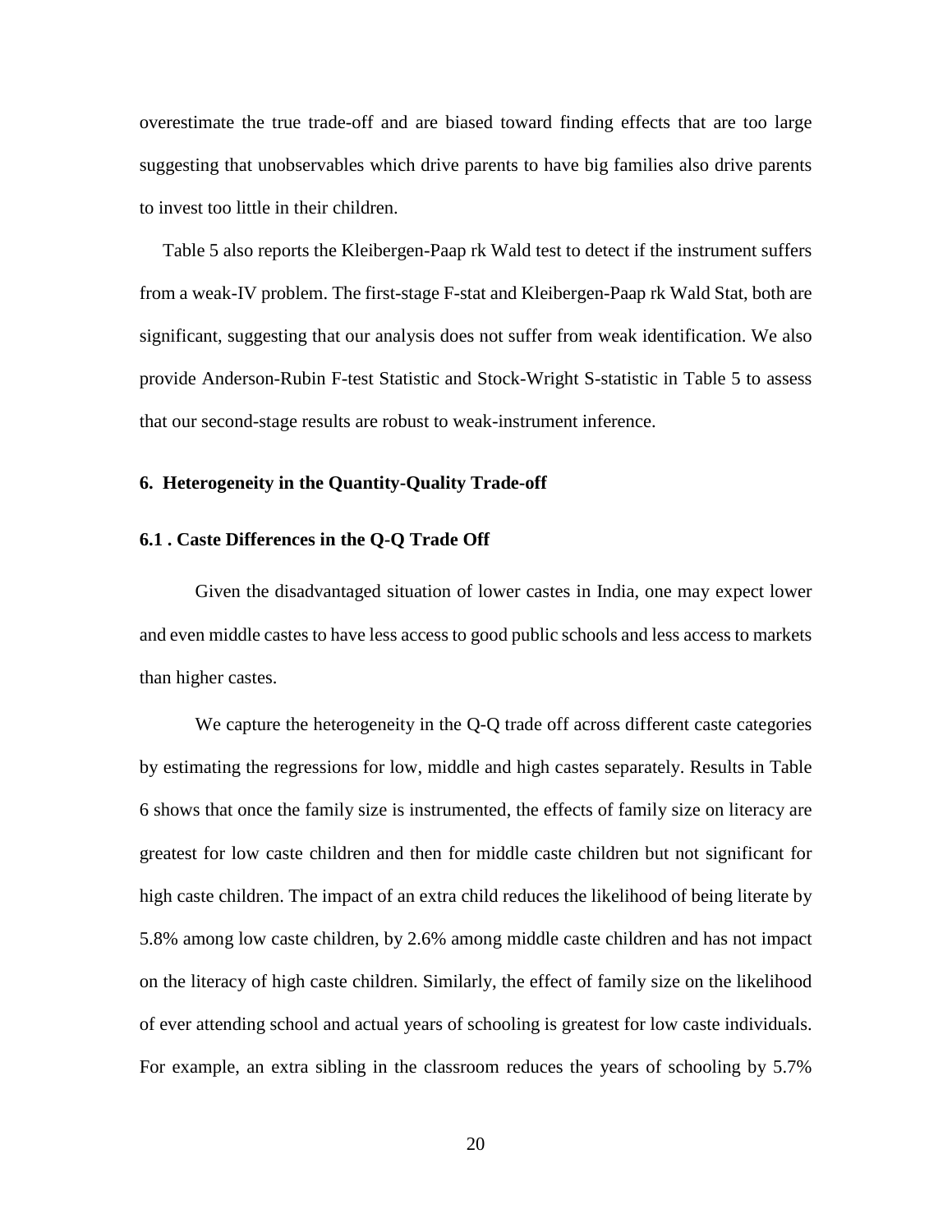compared to 2.6% on average in the previous section. The effects of family size on current enrollment are greatest on middle caste children.

#### **6.2. Rural-Urban Differences in the Q-Q Trade Off**

Given the lack of good public school in rural areas in India, we may expect for the Q-Q trade-off to be greater in rural than in urban areas. Indeed, there are large rural-urban gaps in educational attainment. For our sample children, the primary school completion rate is 35% in rural areas while it is 41% in urban areas.

Indeed, the impact of of having larger family size is mostly larger and statistically significant in rural compared to urban areas, suggesting the quantity-quality trade-off is more pronounced in rural India. The last 4 columns of Table 6 show the OLS and IV estimates for rural and urban households separately. The impact of family size on literacy, the likelihood of ever attending school, and on years of schooling is greater in rural than urban households, once the endogeneity of family size is taken into account by using sex of the first-born as an instrument. The trade-off coefficient is -0.3 for literacy, -0. 018 on ever attending school, and -0.107 for years of schooling in rural areas (it is zero in urban areas). These coefficients imply that an extra child reduces literacy by 3.7%, reduces the likelihood of ever attending school by 2% and years of schooling by 3.6% in rural households. This finding is similar to Li et al. (2008), who also report that trade-off was more evident in rural parts of China and was negligible in urban areas. Family size affects the likelihood of current enrollment for both rural and urban households.

#### **6.3. Wealth and the Q-Q Trade Off**

The degree of trade-off might also be different across household wealth levels. Wealthier households are less likely to be subject to credit constraints when making the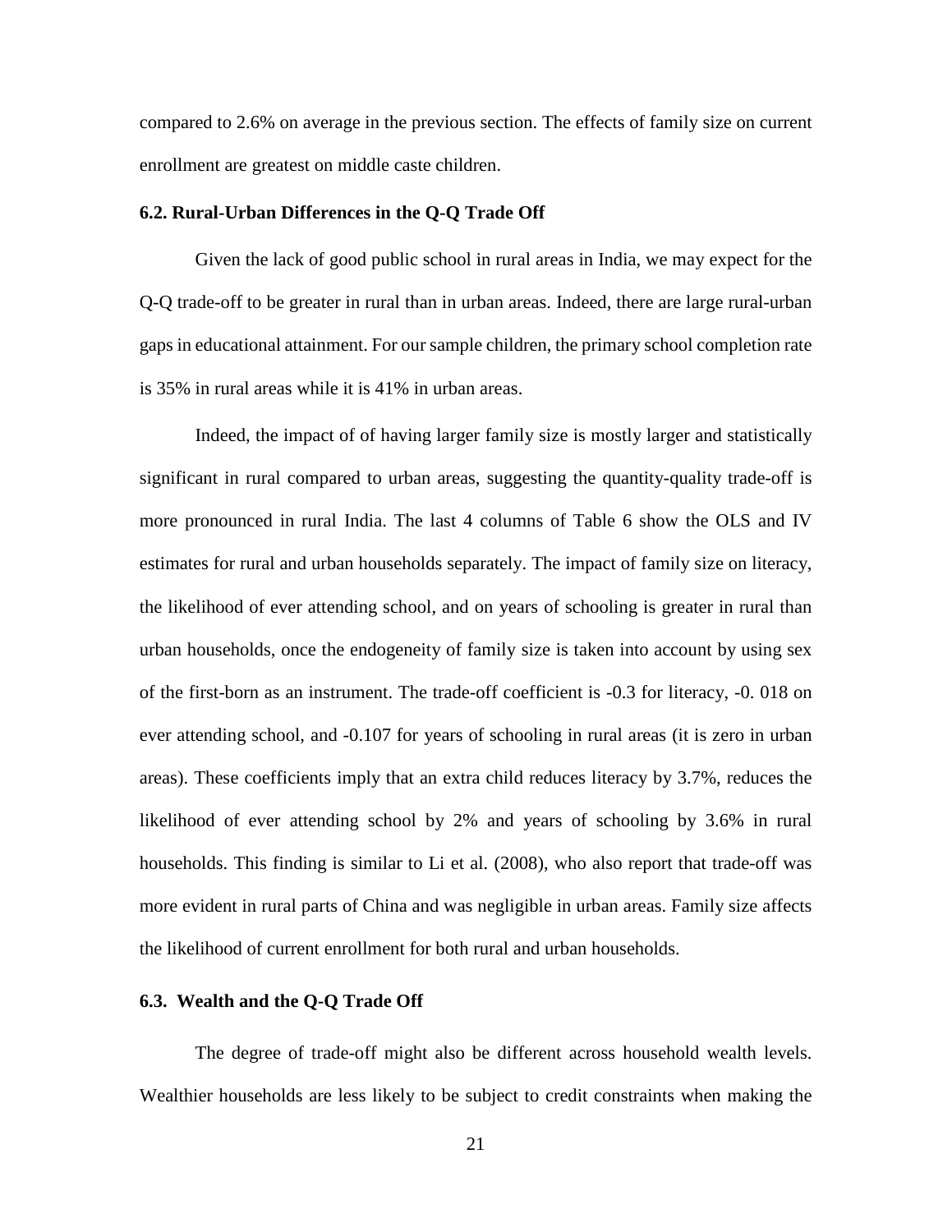choice between the number of children and the educational opportunities offered to each child. We divide the sample by household wealth levels to explore whether the trade-off differs among low, median, and high-wealth levels and run the IV model separately for these subsamples. The first six columns of Table 7 show the OLS and IV results for the bottom two quintiles, the third quintile and the top quintile. The effect of an extra child on literacy, the likelihood of going to school, years of schooling, and of being currently enrolled in school are all greatest for those in the bottom two quintiles. By contrast, there are no effects of an extra child on literacy, the likelihood of ever attending school and years of schooling in the top quintile. For those in the bottom two quintiles, the effects are substantial. An extra sibling reduces literacy by 6.9%, the likelihood of attending school and being currently enrolled by 4.8% and 1.9%, and years of schooling by 10.6% among households at the bottom quintiles of the wealth distribution.

#### **6.4. Does Mother's Educational Attainment affect the Q-Q Trade Off?**

Mothers play a key role in the household by making decisions in regards to expenditures and by providing a supportive environment for children. Less educated mothers will generally be worse positioned to provide support for children in their studies and may not be well informed about possible alternatives to support their children leading to a bigger Q-Q trade off.

The last four columns in Table 7 provide the coefficients of OLS and IV regressions for illiterate mothers and mothers with less than primary schooling. The IV results show that the effects of an extra child on educational attainment are greatest for children of illiterate mothers, such as the trade-off coefficient on the likelihood of being literate and ever attending school for children of illiterate moms. The likelihood of attending school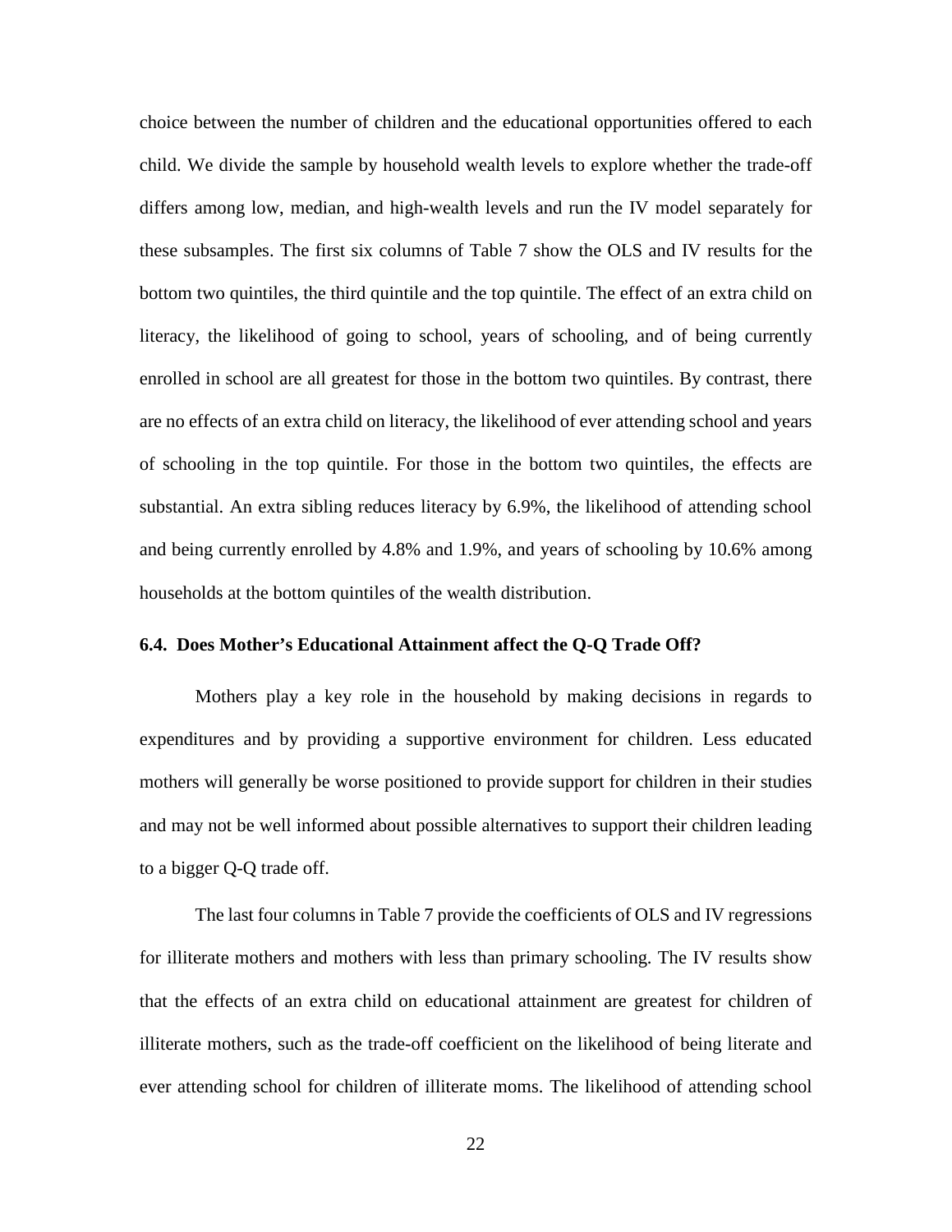falls by 4.6% when an additional sibling is added to a household headed by an illiterate mother but has no effect on households with mothers who have even some primary schooling. By contrast, the impact on current enrollment is similar independent of mothers' schooling. However, while literacy and years of schooling fall for children in both households headed by illiterate mother and mother with some primary schooling, the effects are much greater on the former.

All in all, thus, the Q-Q trade offs are more pronounced among lower caste, rural and poorer households, as well as households headed by less educated mothers probably because these households face greatest credit constraints, worse public school systems and are less able to compensate for bad schooling by educating their children at home or by private tutoring.

#### **7. Effect of Family Size on Children's Health**

Child malnourishment is another serious bottleneck that affects underdevelopment. There is a growing literature on the interaction between early-life health and human capital accumulation (see Bleakley, 2010 for detail). Bleakley (2010) argues that poor childhood health might depress the formation of human capital, which in turn can affect lifetime income either through schooling or labor-market productivity channel. About 48% of all children in India are malnourished, either moderately or severely underweight (IIPS, 2010). For many years, the Government of India has implemented several health programs including the Integrated Child Development Scheme (ICDS) and the National Rural Health Mission (NRHM) to improve the nutritional status of children. Despite this, malnourishment levels among Indian children are very high compared to other south-Asian countries. Therefore, it is quite plausible that high fertility rates also might be contributing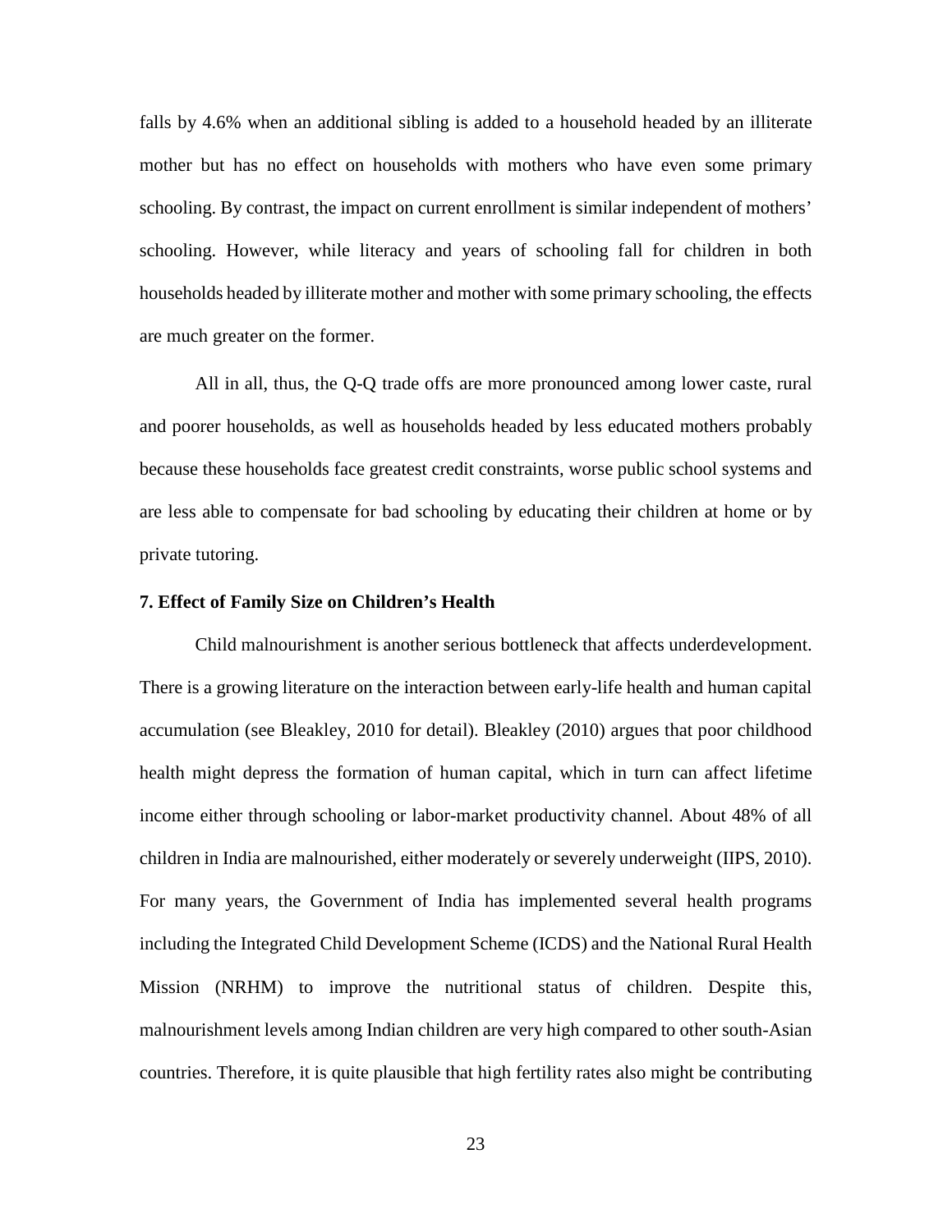to this problem. Given that health is another component of child quality, we test whether there is a trade-off between the number of children and the health of each child in this section.

We use the National Family Health Survey to examine the trade-off in child's health. Table 8 examines the effect of family size on a number of nutrition measures, including height, weight, height-for-age, weight-for-age, weight-for-height, and whether the person is underweight or stunted. Panel A in Table 8 shows the estimates from OLS, while Panel B shows the results from 2SLS model. The OLS results provide evidence in support of Q-Q trade-off. Results indicate that each additional child in the household lowers the average weight of the children by 177 grams and height by 0.8 cm. Columns 6 and 7 of Table 8 show that children born in larger families are also more likely to be underweight and stunted, repectively.

Panel B shows the corresponding IV estimates. The IV analysis fails to detect any significant evidence of Q-Q trade-off in health outcomes. None of the estimates are statistically significant at conventional levels of significance. This implies that once we control for the endogeneity of the family size, the Q-Q trade-off between family size and health outcomes disappear. One plausible exaplanation for insignificant effect of family size on nutrition could be that the health system in India, unlike the education system, provides support to families so that vast trade-offs for children may not be visible.

## **8. Conclusions and Discussions**

Testing the theoretical trade-off between the quantity and quality of children has been on the research agenda for a long time, however, the empirical evidence supporting the prediction of the Beckerian model is limited. The empirical evidence has been mixed so far. A few studies find a negative effect of family size on the quality of children,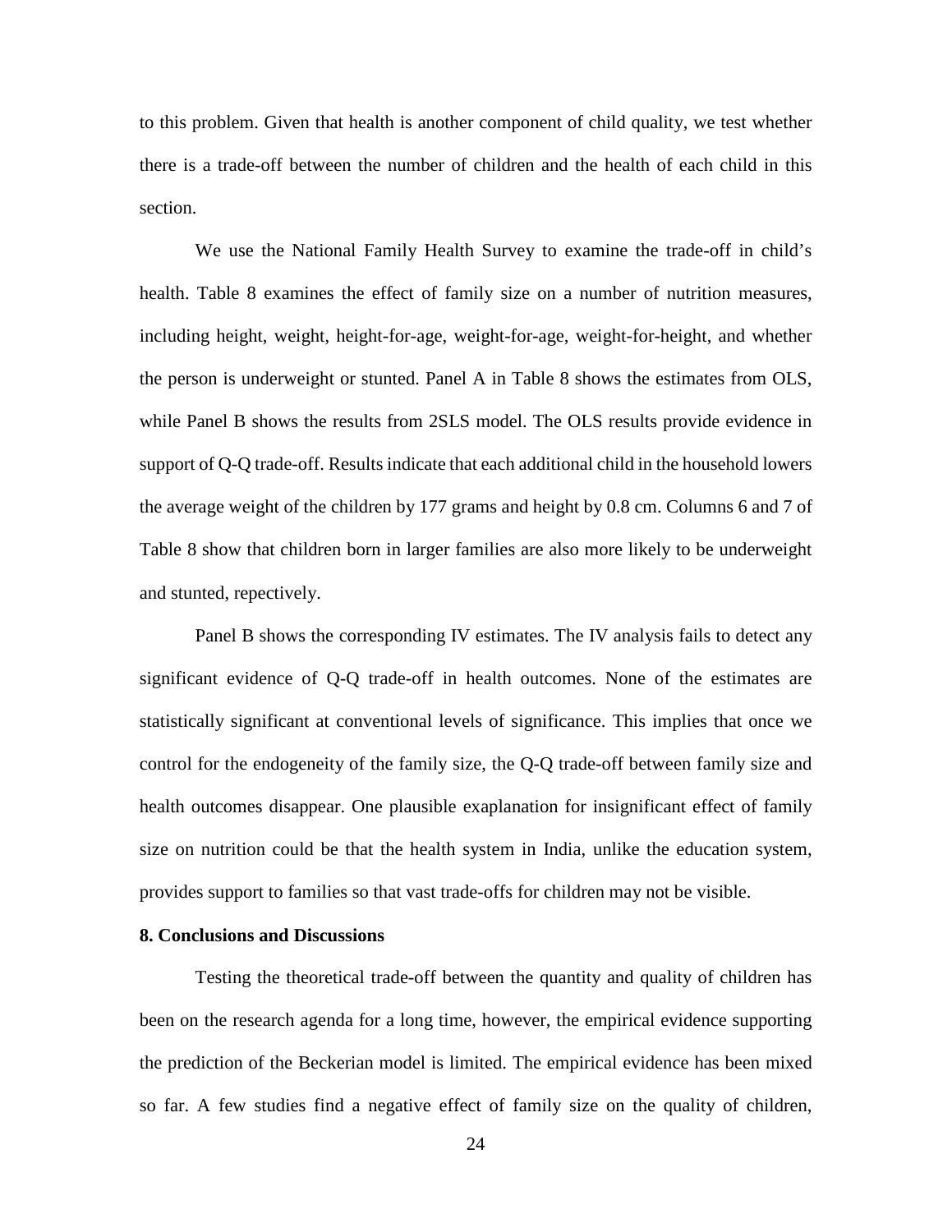measured by either education or health status (Rosenzweig and Wolpin, 1980). In contrast, others find no empirical support for the child quantity-quality trade-off (Black et al 2005; Haan 2005). A variety of instruments such as twinning, sex of first child, sex of first two child, infertility etc. are used to address the endogeneity concern.

In this paper, we have used data from households in India to test the empirical validity of child quantity-quality trade-off. A strong preference for sons over daughters in Indian societies allows us the use of a novel instrumental variable, namely sex of first birth, to test the Q-Q trade-off. Testing this model has important policy implications. From a policy point of view, it is important to know the extent to which a policy formulated to control population improves the human capital of the country and quality of the labor force. Not only the quantity of human capital plays a role, rather quality of human capital is equally important for economic development.

We find that the Beckerian theory of child quantity-quality trade-off holds in India. Family size has a significant negative causal impact on educational outcomes of children. After controlling for potential endogeneity, an additional child in the family reduces the literacy rate for all children by 3.4% and years of schooling by 2.6%, hence a strong support for Becker's trade-off hypothesis. The observed trade-off persists after including child and parent characteristics. We find non-uniformity in the existence of trade-off between rural and urban India. The negative relationship between family size and children's education is more pronounced among rural households who are severely budget-constrained. Urban children are less likely to face the trade-off.

The effect also differs by caste, mother's education level, and household wealth. For children belonging to low and middle caste, the trade-off is severe compared to highcaste children. More educated mothers are also able to mitigate the trade-off because the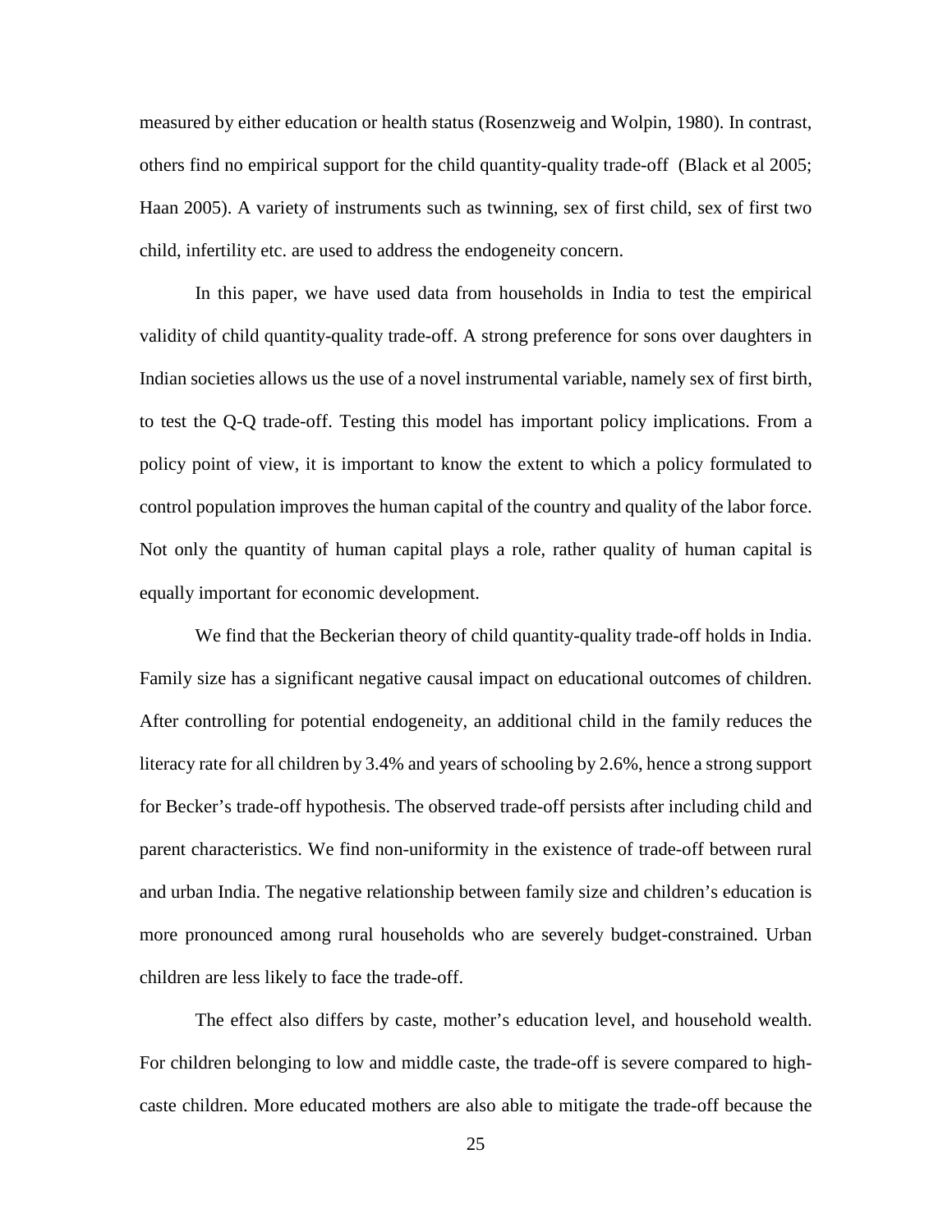trade-off is only evident for illiterate mothers. Similarly, we observe a wealth-gradient in the trade-off across wealth groups; the trade-off is more pronounced in low-wealth households with an extra children reducing the years of schooling by as high as 0.3 years.

Quanitfying the causal estimate of family size on child quality is important from public policy perspective as well. Since the majority of large families in developing countries are poor, less educated, and resource-constrained, our findings can help us better understand why poverty persists and how people can be moved out of poverty. Improving access and uptake of family planning methods and public policies aimed at increasing awareness about the benefits of having a smaller family may help weaken the severity of the trade-off. Furthermore, policymakers in developing countries can supplement the family planning policies with more investment on education and health in regions and households for which the trade-off is severe in order to mitigate the adverse impacts of larger families.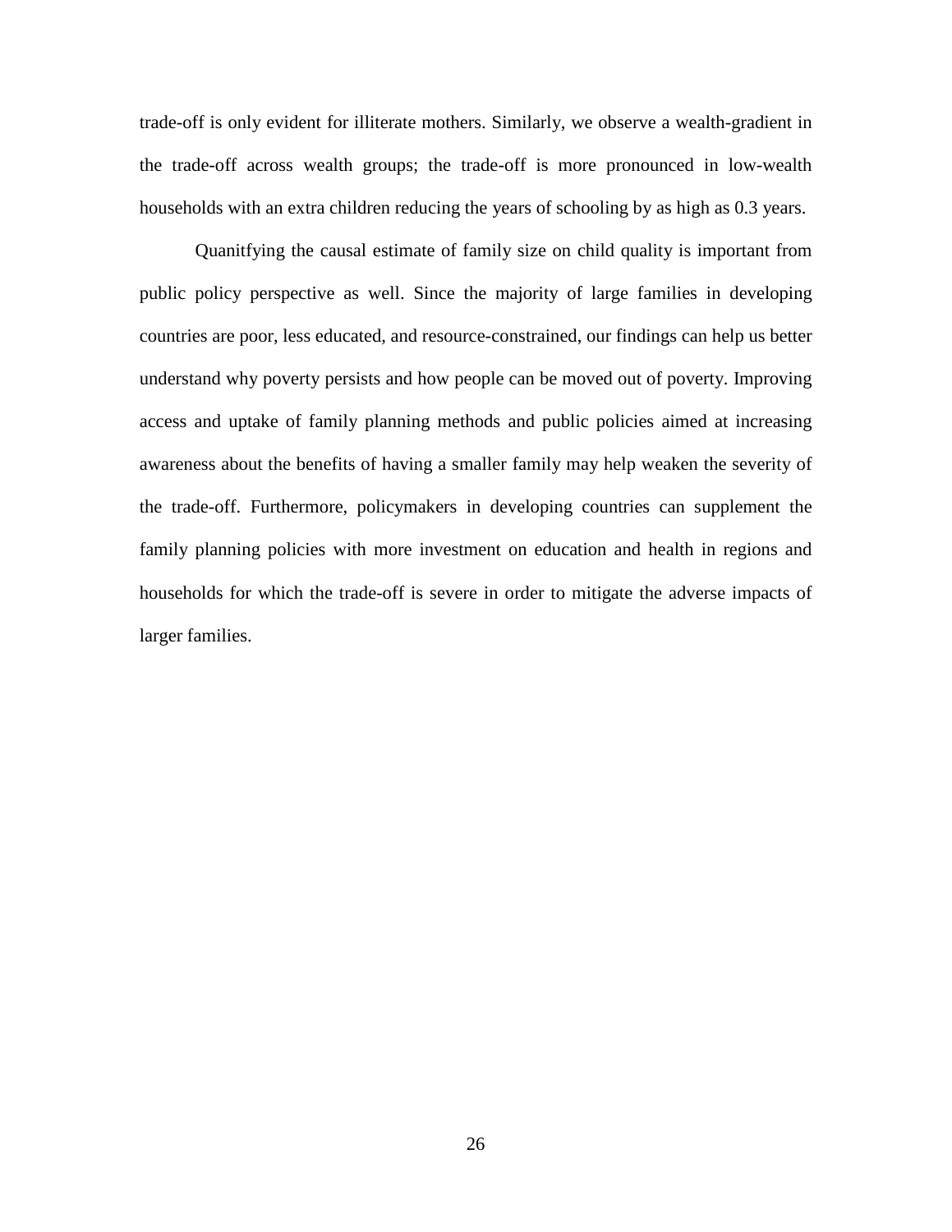#### **References**

- Aguero, Jorge M, and Mindy S Marks. 2008. "A New Approach to Estimate the Effect of Family Size on Child Development." *Mimeo.*
- Angrist, Joshua, and Williams Evans. 1998. "Children and Their Parents' Labor Supply: Evidence from Exogenous Variation in Family Size." *American Economic Review* 88 (3): 45-477.
- Angrist, Joshua, Victor Lavy, and Analia Schlossar. 2010. "Multiple Experiments for the Causal Link between the Quantity and Quality of Children." *Journal of Labor Economics* 28: 773-824.
- Becker, G S, and H G Lewis. 1973. "On the Interaction between the Quantity and Quality of Children." *Journal of Political Economy* 81 (2): S279-88.
- Ben-Porath, Yoram, and Finis Welch. 1976. "Do Sex Preferences Really Matter?" *Quarterly Journal of Economics* 90 (2): 285–307.
- Bhalotra, Sonia, and Tom Cochrane. 2010. "Where Have All the Young Girls Gone? Identification of Sex Selection in India." *IZA Discussion Paper 5381.*
- Black, Sandra, Paul Devereux, and Kjell Salvanes. 2005. "The More the Merrier? The Effect of Family Size and Birth Order on Children's Education." *Quarterly Journal of Economics* 120 (2): 669-700.
- Bleakley, Hoyt. 2010. "Health, Human Capital, and Development." *Annual Reviews of Economics* 2: 283-310.
- Browning, M. 1992. "Children and Household Economic Behavior." *Journal of Economic Literature* 30: 1434-75.
- Caceres-Delpiano, Julio. 2006. "The Impacts of Family Size on Investment in Child Quality." *Journal of Human Resources* XLI (4): 738-754.
- Conley, Dalton, and Rebecca Glauber. 2006. "Parental Educational Investment and Children's Academic Risk: Estimates of the Effects of Sibship Size and Birth Order from Exogenous Variation in Fertility." *Journal of Human Resources* 41 (4): 722- 737.
- Ebenstein, A Y. 2007. "Fertility Decision and Sex Selection in Asia: Analysis and Policy." *UC Berkeley, Mimeo.*
- Galor, Oded, and O Moav. 2002. "Natural Selection and the Origin of Economic Growth." *Quarterly Journal of. Economics* 117: 1133-1191.
- Glick, P, A Marini, and D E Sahn. 2007. "Estimating the Consequences of Unintended Fertility for Child Health and Education in Romania: An Analysis using Twins Data." *Oxford Bulletin of Economics & Statistics* 69: 667-691.
- Goux, Dominique, and Eric Maurin. 2005. "The effect of overcrowded housing on children's performance at school." *Journal of Public Economics* 89 (5-6): 797-819.
- Haan, Monique De. 2010. "Birth Order, Family Size and Educational Attainment." *Economics of Education Review* 29 (4): 576–588.
- Haveman, R, and B Wolfe. 1995. "The Determinants of Children's attainment: A Review of Methods and Findings." *Journal of Economic Literature* 33: 1829-78.
- IIPS. 2010. "District Level Household and Facility Survey (DLHS-3), 2007-08." *International Institute for Population Sciences, Mumbai, India.*
- Jacobsen, R, H Moller, and A Mouritsen. 1999. "Natural Variation in the Human Sex Ratio." *Human Reproduction* 14 (12): 3120-3125.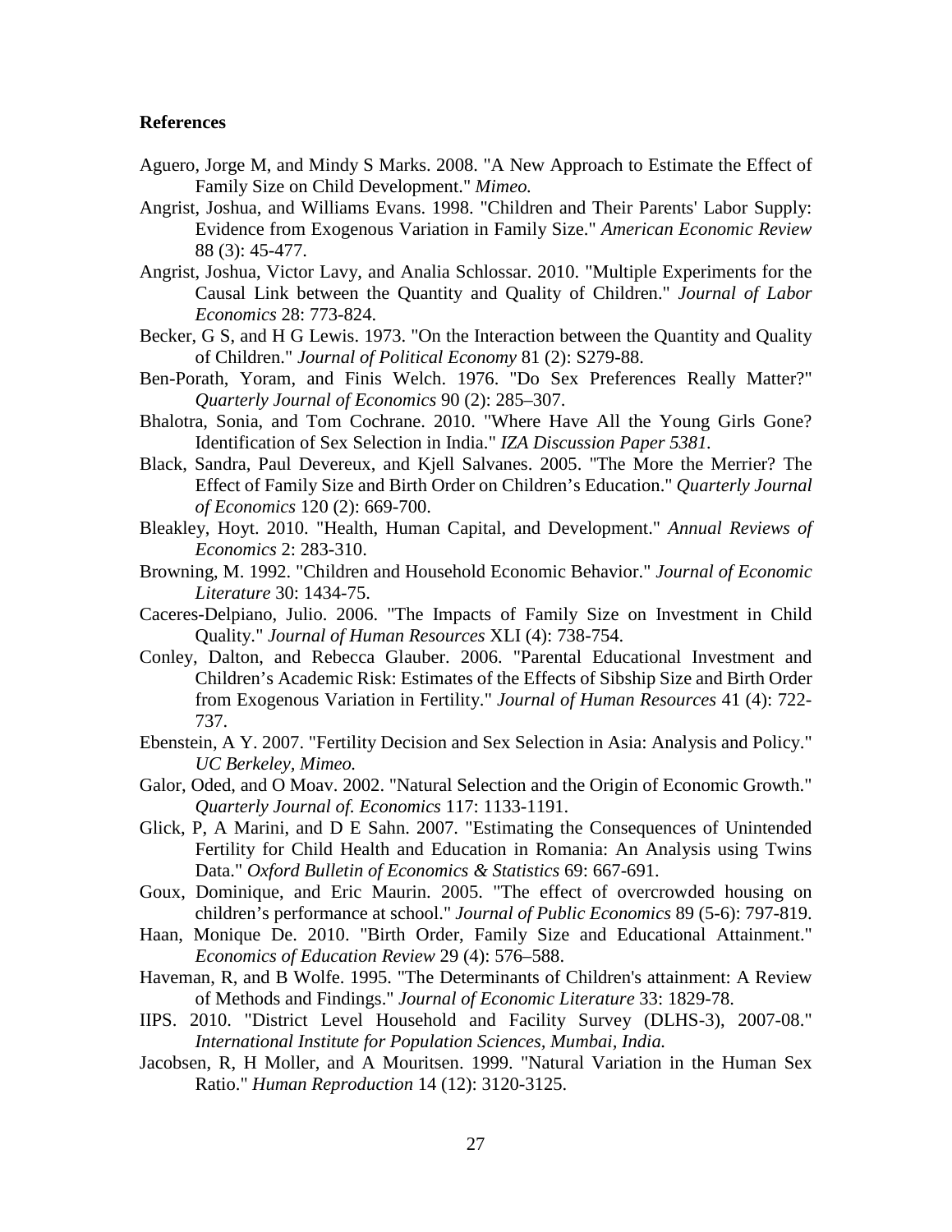- Jensen, Robert. 2012. "Another Mouth to Feed? The Effects of (In)Fertility on Malnutrition." *CESifo Economic Studies* 58 (2): 322-47.
- Jha, Prabhat, Maya Kesler, Rajesh Kumar, Faujdar Ram , and Usha Ram. 2011. "Trends in Selective Abortions in India: Analysis of Nationally Representative Birth Histories from 1990 to 2005 and Census Data from 1991 to 2011." *The Lancet* 377 (9781): 1921-1928.
- Juhn, Chinhui, Yona Rubinstein, and Andrew Zuppann. 2013. "The Quantity-Quality Tradeoff and the Formation of Cognitive and Non-cognitive Skills." *University of Houston, Mimeo.*
- Klemp, Marc, and Jacob Weisdorf. 2011. "The Child Quantity-Quality Trade-Off During the Industrial Revolution in England." *University of Copenhagen, DP # 11-16.*
- Lee, Jungmin. 2008. "Sibling Size and Investment in Children's Education: An Asian Instrument." *Journal of Population Economics* 21 (4): 855-875.
- Li, Hongbin, Junsen Zhang, and Yi Zhu. 2008. "The Quantity-Quality Trade-Off of Children in a Developing Country: Identification using Twins." *Demography* 45 (1): 223-243.
- Millimet, Daniel L, and Lee Wang. 2011. "Is the Quantity-Quality Trade-Off a Trade-Off for All, None, or Some?" *Economic Development & Cultural Change* 60 (1): 155- 195.
- Patel, Tulsi. 2007. *Sex-Selective Abortion in India.* New Delhi, India: Sage Publications.
- Peters, Christina, Daniel I Rees, and Rey Hernández-Julián. 2013. "The Trade-off between Family Size and Child Health in Rural Bangladesh." *Eastern Economic Journal* 40: 71-95.
- Ponczek, Vladimir, and Andre P Souzay. 2012. "New Evidence of the Causal Effect of Family Size on Child Quality in a Developing Country." *Journal of Human Resources* 47 (1): 64-106.
- Portner, Claus. 2010. "Sex Selective Abortions, Fertility and Birth Spacing." *University of Washington, WP # 2010-4.*
- Qian, Nancy. 2009. "Quantity-Quality and the One Child Policy: The Only Child Disadvantage in School Enrollment in China." *NBER Working Paper No. 14973.*
- Retherford, Robert D, and T K Roy. 2003. "Factors Affecting Sex-Selective Abortion in India and 17 Major States." *NFHS Subject Report 21, IIPS, Mumbai, India.*
- Rosenblum, Dan. 2013. "Economic Incentives for Sex-Selective Abortion in India." *Dalhousie University, Mimeo.*
- Rosenzweig, M R, and J Zhang. 2009. "Do Population Control Policies Induce More Human Capital Investment? Twins, Birthweight, and China's "One Child" Policy." *Review of Economic Studies* 76 (3): 1149-1174.
- Rosenzweig, M R, and K I Wolpin. 1980. "Testing the Quantity-Quality Fertility Model: The Use of Twins as a Natural Experiment." *Econometrica* 48 (1): 227-240.
- Sarin, Ankur. 2004. "Are Children from Smaller Families Healthier?: Examining the Causal Effects of Family Size on Child Welfare." *University of Chicago, PhD Thesis.*
- The World Bank. 2013. "World Development Indicators." Washington, DC.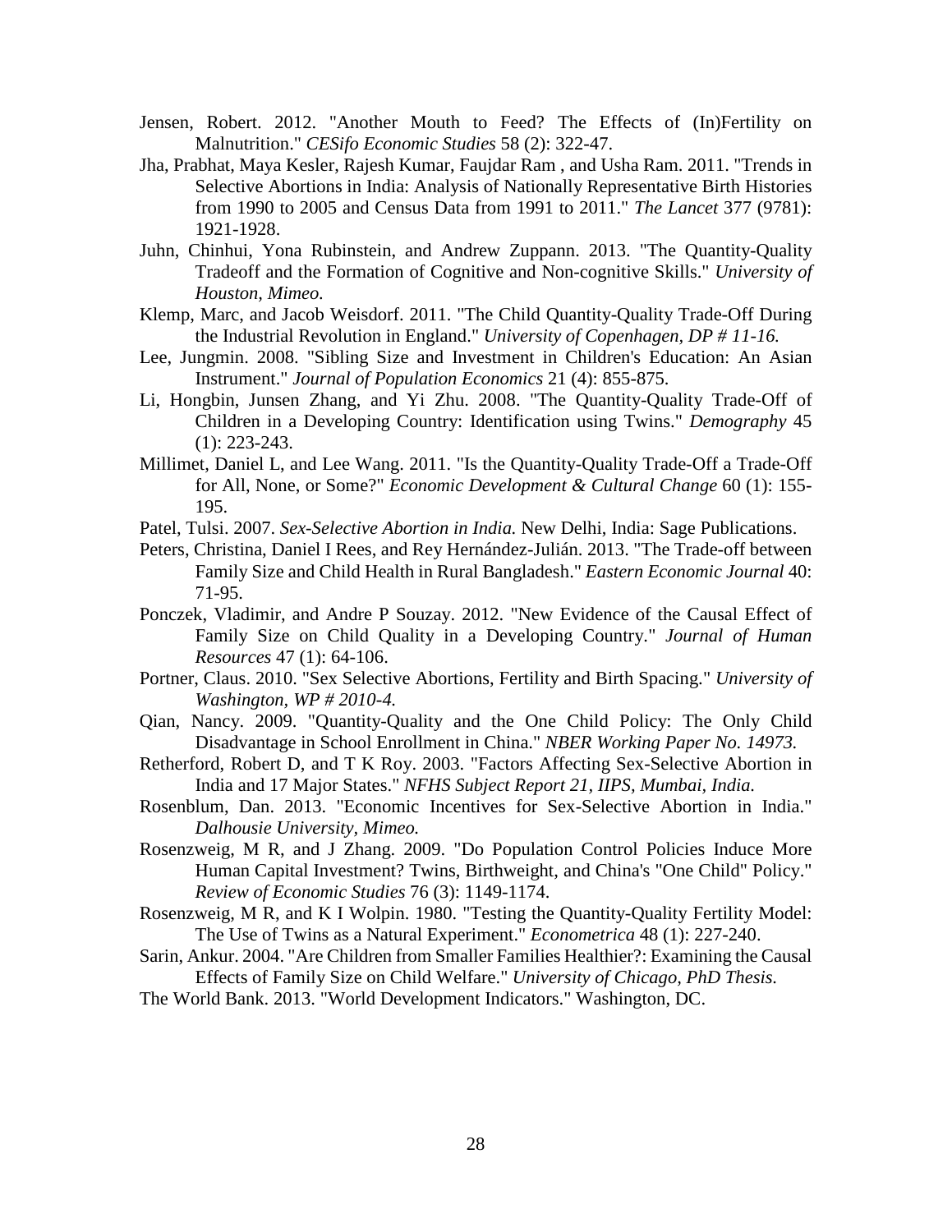|                                  | All     |        | First-born girl First-born boy |
|----------------------------------|---------|--------|--------------------------------|
| Child Age (5-20 years old)       | 9.60    | 9.41   | 9.79                           |
|                                  | (3.45)  | (3.34) | (3.55)                         |
| Gender of first child (female=1) | 0.49    |        |                                |
|                                  | (0.49)  |        |                                |
| Literate                         | 0.82    | 0.81   | 0.83                           |
|                                  | (0.38)  | (0.39) | (0.37)                         |
| Ever attended school             | 0.9     | 0.89   | 0.91                           |
|                                  | (0.30)  | (0.31) | (0.29)                         |
| Still enrolled                   | 0.95    | 0.95   | 0.95                           |
|                                  | (0.21)  | (0.21) | (0.22)                         |
| Years of schooling               | 3.08    | 2.94   | 3.22                           |
|                                  | (2.92)  | (2.85) | (2.98)                         |
| Mother's age                     | 30.94   | 30.88  | 31.00                          |
|                                  | (3.36)  | (3.34) | (3.37)                         |
| Father's age                     | 36.48   | 36.42  | 36.54                          |
|                                  | (4.81)  | (4.79) | (4.82)                         |
| Mother's years of schooling      | 2.99    | 3.05   | 2.93                           |
|                                  | (4.06)  | (4.09) | (4.03)                         |
| Father's years of schooling      | 5.48    | 5.56   | 5.40                           |
|                                  | (4.74)  | (4.76) | (4.72)                         |
| Family size                      | 3.54    | 3.70   | 3.40                           |
|                                  | (1.33)  | (1.33) | (1.31)                         |
| Rural                            | 0.82    | 0.81   | 0.82                           |
|                                  | (0.39)  | (0.39) | (0.39)                         |
| Low caste (SC $&$ ST)            | 0.41    | 0.41   | 0.41                           |
|                                  | (0.49)  | (0.49) | (0.49)                         |
| Middle caste (OBC)               | 0.39    | 0.39   | 0.39                           |
|                                  | (0.49)  | (0.49) | (0.49)                         |
| Low wealth                       | 0.49    | 0.48   | 0.49                           |
|                                  | (0.50)  | (0.50) | (0.50)                         |
| Medium wealth                    | 0.39    | 0.4    | 0.39                           |
|                                  | (0.49)  | (0.49) | (0.49)                         |
| No. of observations              | 393,597 | 193263 | 200334                         |
| No. of districts                 | 601     |        |                                |
|                                  |         |        |                                |

**Table 1: Descriptive Statistics of the Sample**

*Notes*: Standard deviations are shown in parentheses. All sampled children were 5-20 years old at the time of survey (2007-08). The analytical sample is restricted to 20-35 years old mother.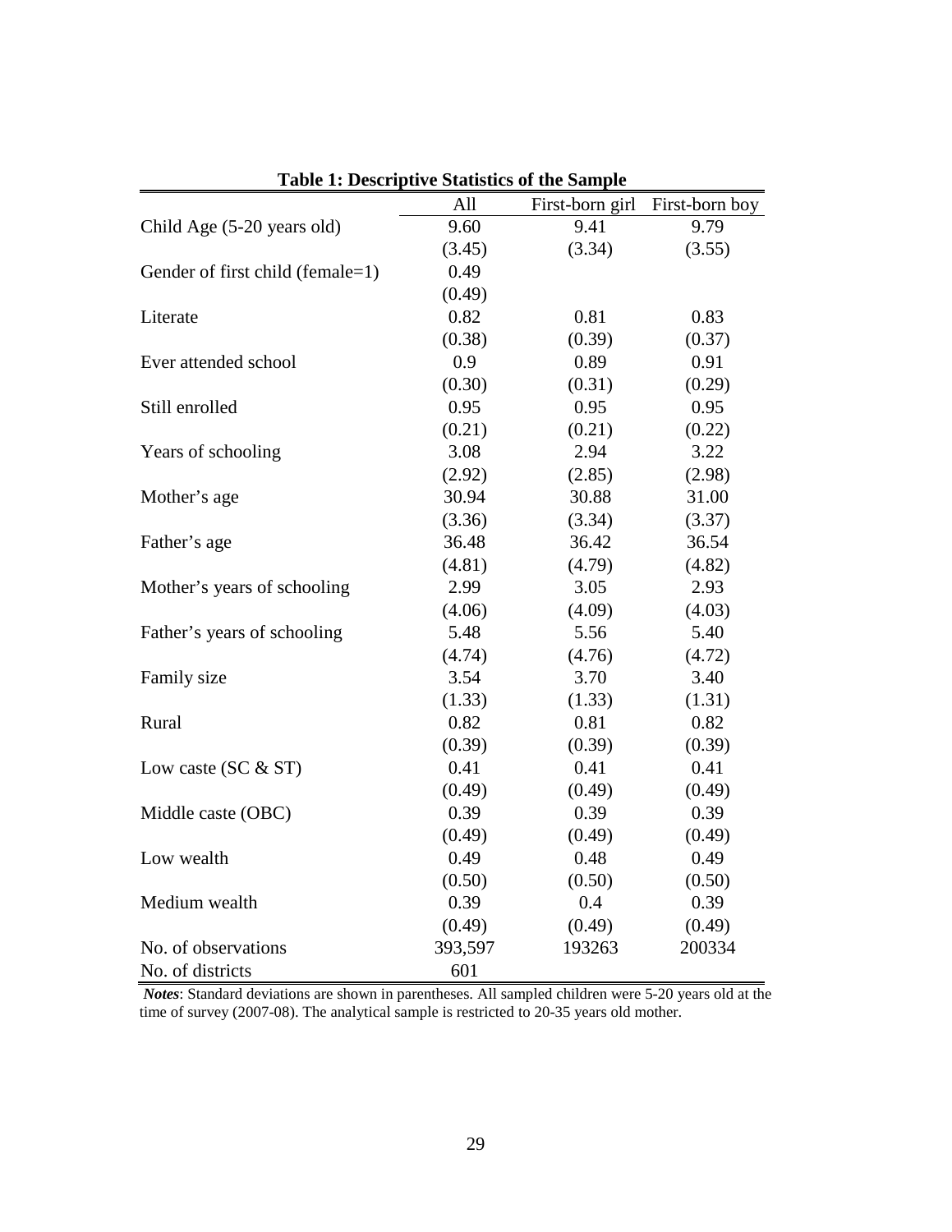| Table 2. Descriptive Statistics of the freatin Sample |           |                 |                |
|-------------------------------------------------------|-----------|-----------------|----------------|
|                                                       | All       | First-born girl | First-born boy |
| Child Age (months)                                    | 28.0      | 28.31           | 28.57          |
|                                                       | (17.01)   | (17.04)         | (16.99)        |
| Gender of first child (female=1)                      | 0.51      |                 |                |
|                                                       | (0.49)    |                 |                |
| Weight (Gram)                                         | 10251.72  | 10142.56        | 10363.79       |
|                                                       | (3123.52) | (3061.12)       | (3182.72)      |
| Height (Centimeter)                                   | 81.85     | 81.62           | 82.10          |
|                                                       | (13.34)   | (13.27)         | (13.42)        |
| <b>WAZ</b>                                            | $-1.63$   | $-1.64$         | $-1.63$        |
|                                                       | (1.16)    | (1.17)          | (1.16)         |
| HAZ                                                   | $-1.47$   | $-1.46$         | $-1.48$        |
|                                                       | (1.50)    | (1.52)          | (1.48)         |
| WfH                                                   | $-0.92$   | $-0.92$         | $-0.94$        |
|                                                       | (1.13)    | (1.12)          | (1.13)         |
| Child is underweight                                  | 0.39      | 0.39            | 0.39           |
|                                                       | (0.49)    | (0.49)          | (0.49)         |
| Child is stunted                                      | 0.35      | 0.35            | 0.35           |
|                                                       | (0.48)    | (0.48)          | (0.48)         |
| Child is wasted                                       | 0.15      | 0.15            | 0.15           |
|                                                       | (0.36)    | (0.36)          | (0.36)         |
| Family size                                           | 2.17      | 2.20            | 2.16           |
|                                                       | (0.42)    | (0.44)          | (0.39)         |
| Rural                                                 | 0.61      | 0.62            | 0.60           |
|                                                       | (0.49)    | (0.49)          | (0.49)         |
| Low caste (SC $&$ ST)                                 | 0.33      | 0.33            | 0.32           |
|                                                       | (0.47)    | (0.47)          | (0.47)         |
| Middle caste (OBC)                                    | 0.33      | 0.33            | 0.33           |
|                                                       | (0.47)    | (0.47)          | (0.47)         |
| Low wealth                                            | 0.29      | 0.29            | 0.29           |
|                                                       | (0.45)    | (0.45)          | (0.45)         |
| Medium wealth                                         | 0.22      | 0.22            | 0.22           |
|                                                       | (0.41)    | (0.41)          | (0.41)         |
| Mother's age                                          | 24.09     | 24.14           | 24.04          |
|                                                       | (3.75)    | (3.75)          | (3.74)         |
| Father's age                                          | 29.38     | 29.46           | 29.30          |
|                                                       | (4.79)    | (4.85)          | (4.73)         |
| $\mathbf N$                                           | 10090     | 5111            | 4979           |
| No. of states                                         | 29        |                 |                |

*Notes*: Standard deviations appear in the parentheses. Under age-6 sample from NFHS-3 (2005-06).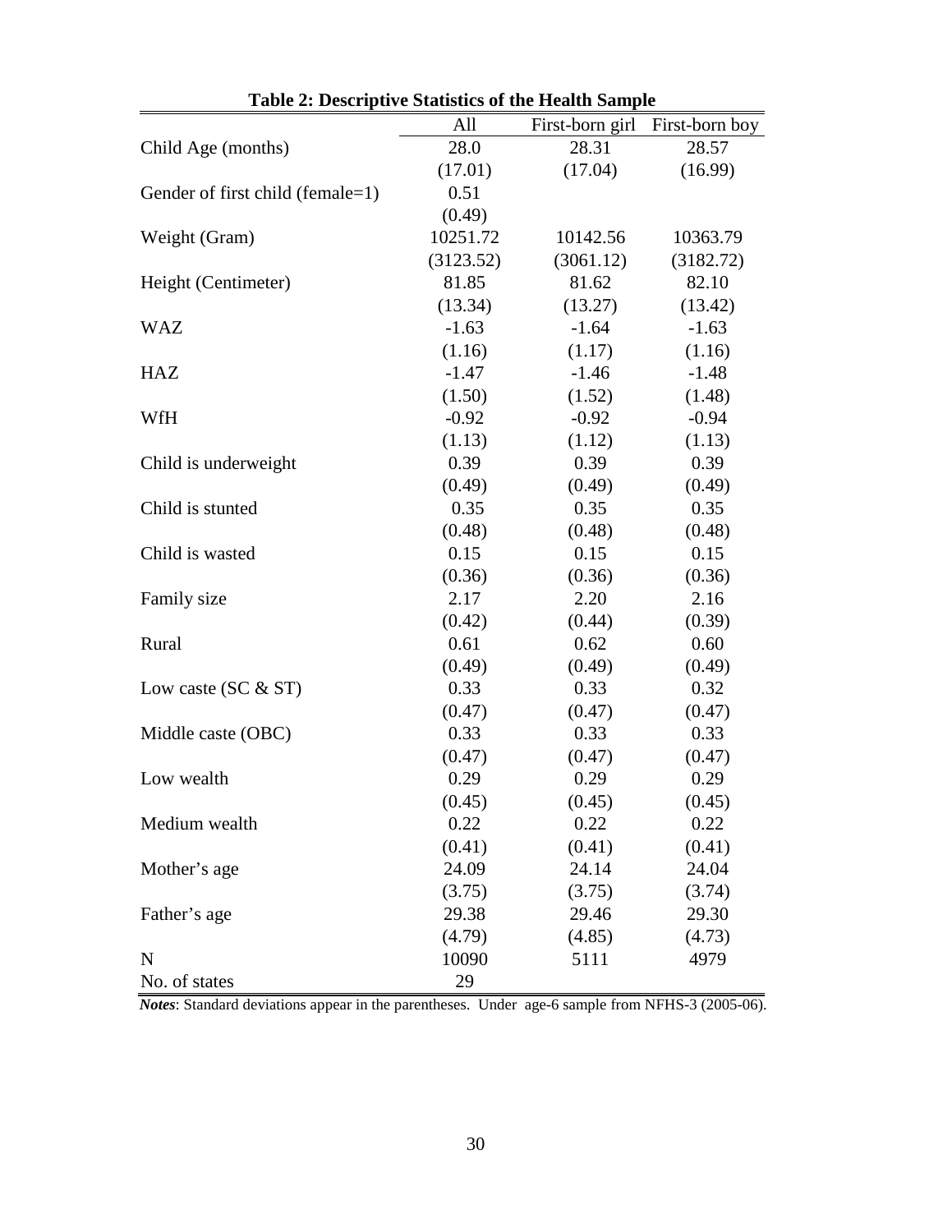|                               |             | Dependent variable: First-born is a girl |  |  |
|-------------------------------|-------------|------------------------------------------|--|--|
|                               | <b>LPM</b>  | Probit                                   |  |  |
|                               | (1)         | (2)                                      |  |  |
| Rural                         | $-0.003$    | $-0.007$                                 |  |  |
|                               | (0.004)     | (0.011)                                  |  |  |
| Low wealth                    | $-0.006$    | $-0.016$                                 |  |  |
|                               | (0.006)     | (0.016)                                  |  |  |
| Medium wealth                 | $-0.004$    | $-0.009$                                 |  |  |
|                               | (0.005)     | (0.013)                                  |  |  |
| Religion ( $Hindu=1$ )        | 0.006       | 0.016                                    |  |  |
|                               | (0.004)     | (0.011)                                  |  |  |
| Scheduled caste/tribe (Yes=1) | 0.003       | 0.009                                    |  |  |
|                               | (0.004)     | (0.011)                                  |  |  |
| Other backward caste          | 0.002       | 0.005                                    |  |  |
|                               | (0.004)     | (0.010)                                  |  |  |
| Mother is illiterate          | $-0.008*$   | $-0.02*$                                 |  |  |
|                               | (0.004)     | (0.011)                                  |  |  |
| Mother is primary schooled    | $-0.003$    | $-0.007$                                 |  |  |
|                               | (0.004)     | (0.011)                                  |  |  |
| <b>Father Illiterate</b>      | $-0.009**$  | $-0.023**$                               |  |  |
|                               | (0.004)     | (0.010)                                  |  |  |
| Father is primary schooled    | $-0.011***$ | $-0.029***$                              |  |  |
|                               | (0.004)     | (0.010)                                  |  |  |
| Mother's age                  | $0.037***$  | $0.093***$                               |  |  |
|                               | (0.007)     | (0.017)                                  |  |  |
| Father's age                  | 0.002       | 0.004                                    |  |  |
|                               | (0.003)     | (0.008)                                  |  |  |

**Table 3: Regression of Gender of First Born on Control Variables**

*Notes*: \*, \*\*, and \*\*\* represent significance levels of 10, 5, and 1 percent. Robust standard errors, clustered by district, are shown in parentheses. All models include district fixed-effects. Column 2 reports marginal effects from the probit model.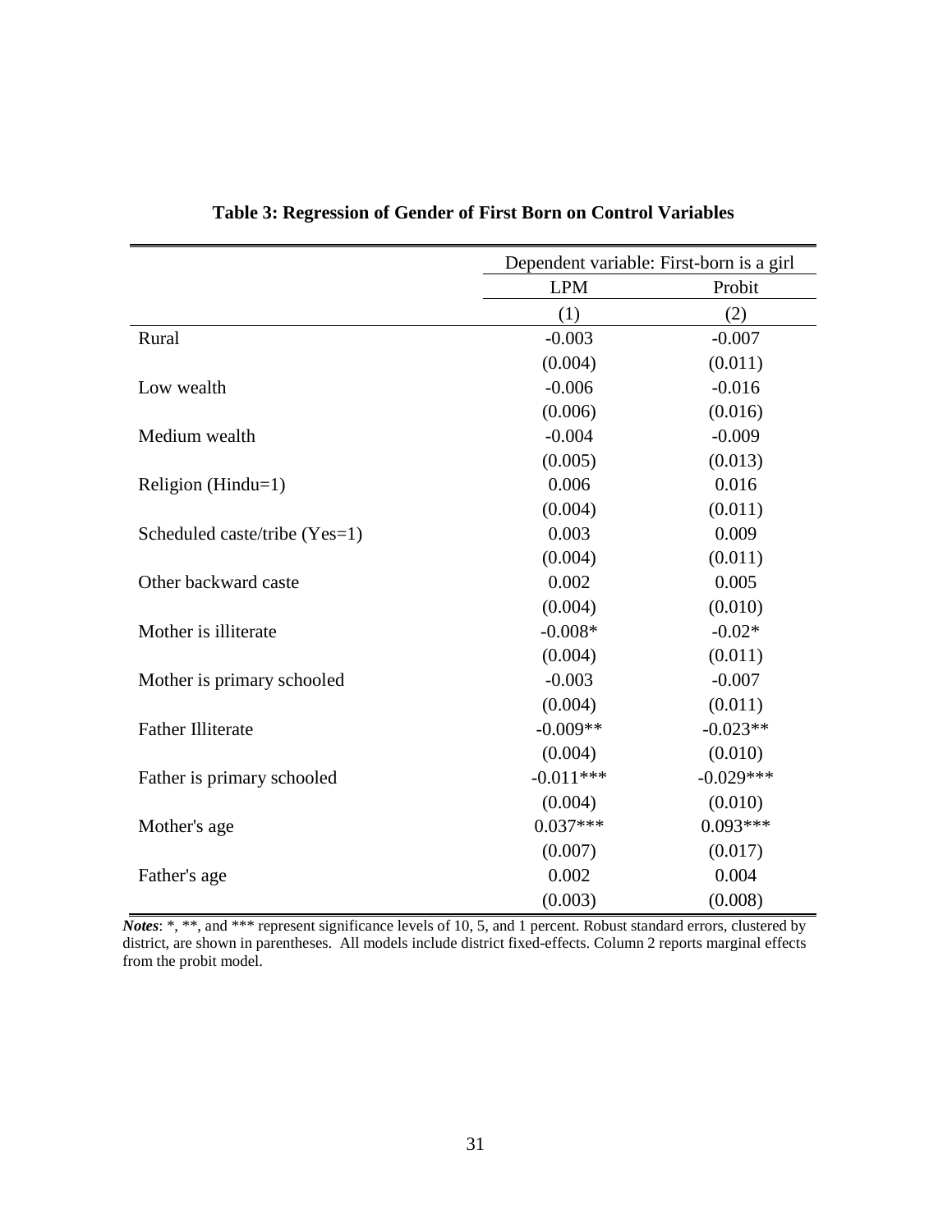|                       | Literacy    | Ever attended<br>school | Years of<br>schooling | Currently enrolled |
|-----------------------|-------------|-------------------------|-----------------------|--------------------|
|                       | (1)         | (2)                     | (3)                   | (4)                |
| Family size           | $-0.020***$ | $-0.018***$             | $-0.20***$            | $-0.014***$        |
|                       | (0.001)     | (0.001)                 | (0.006)               | (0.0006)           |
| Children's control    | yes         | yes                     | Yes                   | yes                |
| Parents' controls     | yes         | yes                     | Yes                   | yes                |
| District fixed-effect | yes         | yes                     | Yes                   | yes                |
| R-square              | 0.25        | 0.14                    | 0.71                  | 0.15               |
| No of observations    | 393597      | 393510                  | 393597                | 345985             |

**Table 4: OLS Estimates of the Effect of Family Size on Education**

*Notes*: \*, \*\*, and \*\*\* represent significance levels of 10, 5, and 1 percent. Robust standard errors, clustered by district, are shown in parentheses. Children's controls include age, age squared, gender and birth order. Parents' control includes education levels of father and mother, household religion, household caste, rural, and household socioeconomic status. Family size is total number of 0-20 years old children in the family at the time of the survey.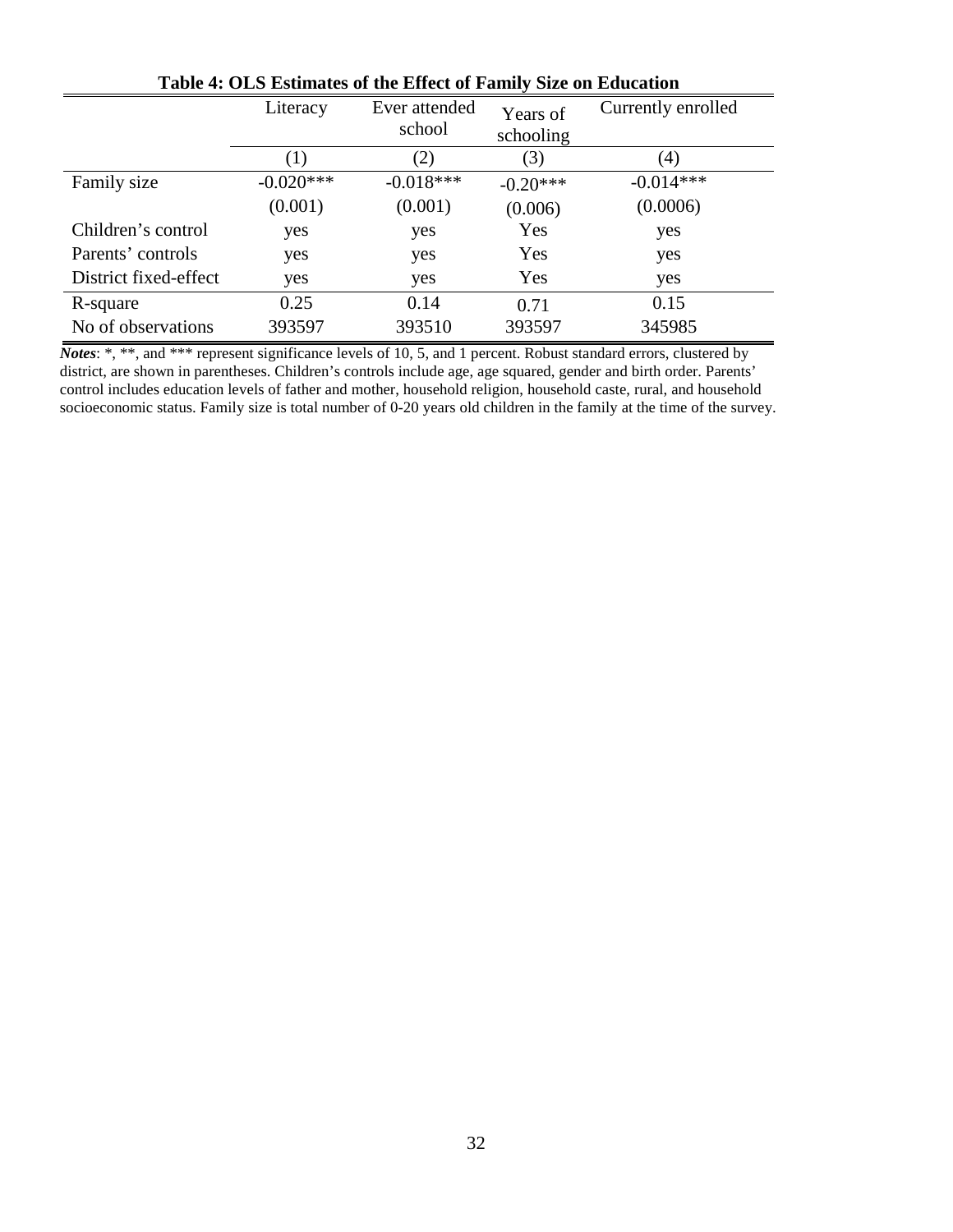|                                  | Instrument: First child is a girl |               |            |             |  |  |  |
|----------------------------------|-----------------------------------|---------------|------------|-------------|--|--|--|
|                                  | Literate                          | Ever attended | Years of   | Currently   |  |  |  |
|                                  |                                   | school        | schooling  | enrolled    |  |  |  |
|                                  |                                   |               |            |             |  |  |  |
|                                  | (1)                               | (2)           | (3)        | (4)         |  |  |  |
| <b>First Stage</b>               | $0.219***$                        | $0.219***$    | $0.219***$ | $0.227***$  |  |  |  |
|                                  | (0.007)                           | (0.007)       | (0.007)    | (0.007)     |  |  |  |
| Family size                      | $-0.028***$                       | $-0.018***$   | $-0.081**$ | $-0.011***$ |  |  |  |
|                                  | (0.007)                           | (0.006)       | (0.033)    | (0.004)     |  |  |  |
| <b>Weak-Identification Tests</b> |                                   |               |            |             |  |  |  |
| Kleibergen-Paap Wald rk F-stat   | 814.61                            | 814.61        | 421.51     | 932.80      |  |  |  |
| P-value                          | 0.00                              | 0.00          | 0.00       | 0.00        |  |  |  |
| Weak-Instrument-Robust-          |                                   |               |            |             |  |  |  |
| <b>Inference</b>                 |                                   |               |            |             |  |  |  |
| Anderson-Rubin F                 | 11.77                             | 11.77         | 0.02       | 5.86        |  |  |  |
| P-value                          | 0.00                              | 0.00          | 0.88       | 0.016       |  |  |  |
| Stock-Wright S stat              | 11.36                             | 11.36         | 0.02       | 5.79        |  |  |  |
| P-value                          | 0.00                              | 0.00          | 0.88       | 0.016       |  |  |  |
| Children's control               | yes                               | yes           | yes        | yes         |  |  |  |
| Parents' controls                | yes                               | yes           | yes        | yes         |  |  |  |
| District fixed-effect            | yes                               | yes           | yes        | yes         |  |  |  |
| R-square                         | 0.18                              | 0.09          | 0.14       | 0.14        |  |  |  |
| $\mathbf N$                      | 393597                            | 393597        | 393597     | 345985      |  |  |  |

### **Table 5: IV Estimates of the Effect of Family Size on Children's Educational Outcomes**

*Notes*: \*, \*\*, and \*\*\* represent significance levels of 10, 5, and 1 percent. Robust standard error, clustered by district, are shown in parentheses. Children's controls include age, age, square, gender, birth order, religion, caste, SES and rural dummies. Parent controls include age, age square, and education levels of father and mother. Family size is total number of 0-20 years old children in the family at the time of the survey.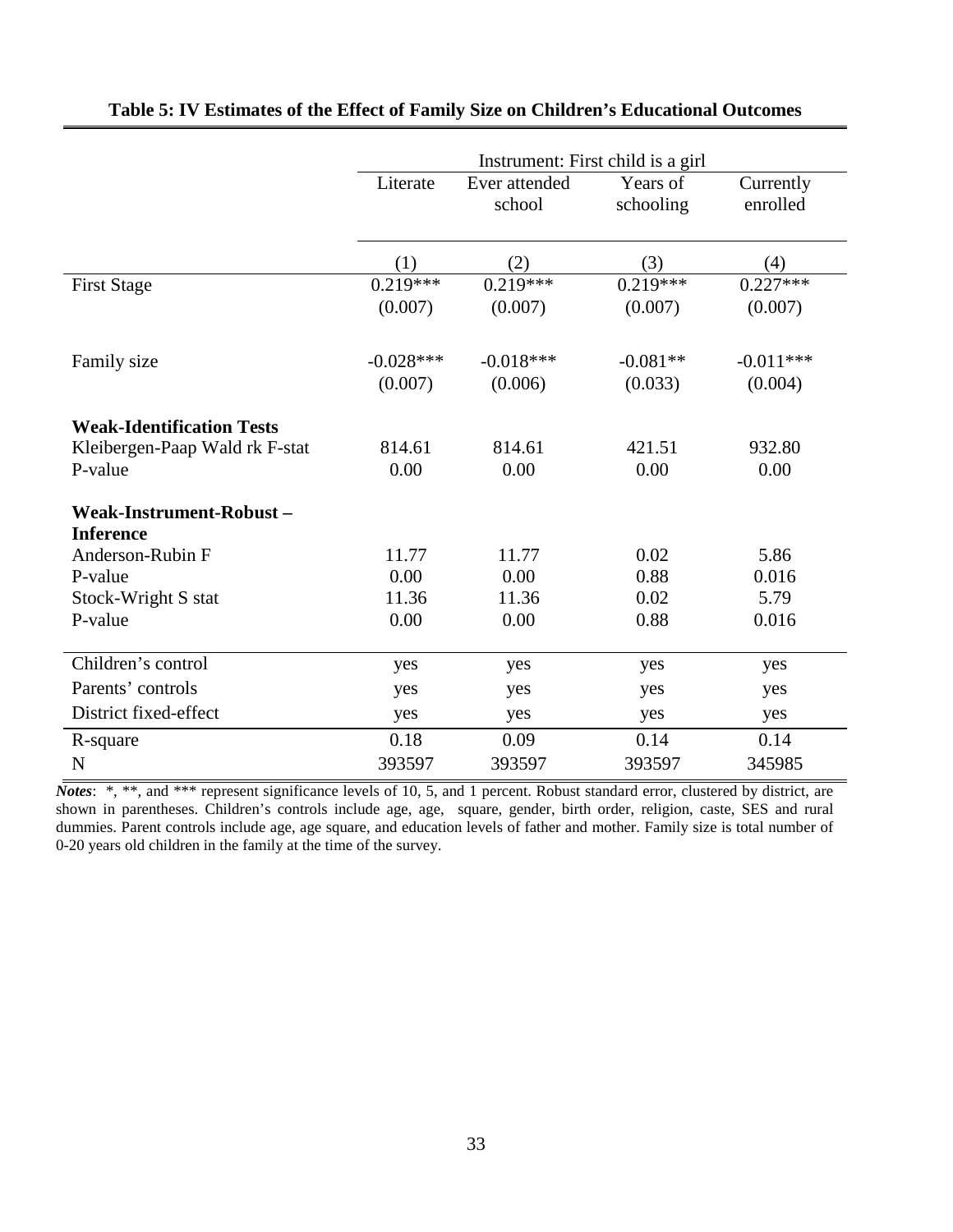| Dependent<br>variables                                   | Instrument: First child is a girl |                        |                        |                        |                        |                     |                         |                        |                        |                       |  |
|----------------------------------------------------------|-----------------------------------|------------------------|------------------------|------------------------|------------------------|---------------------|-------------------------|------------------------|------------------------|-----------------------|--|
|                                                          | Low caste                         |                        | Middle caste           |                        |                        | High caste          |                         | Rural                  |                        | Urban                 |  |
|                                                          | <b>OLS</b>                        | IV                     | <b>OLS</b>             | IV                     | <b>OLS</b>             | IV                  | <b>OLS</b>              | IV                     | <b>OLS</b>             | IV                    |  |
|                                                          | (1)                               | (2)                    | (3)                    | (4)                    | (5)                    | (6)                 | (7)                     | (8)                    | (9)                    | (10)                  |  |
| Literate                                                 | $-0.021***$<br>(0.002)            | $-0.046***$<br>(0.012) | $-0.019***$<br>(0.001) | $-0.021*$<br>(0.011)   | $-0.018***$<br>(0.002) | $-0.004$<br>(0.013) | $-0.020***$<br>(0.002)  | $-0.030***$<br>(0.007) | $-0.018***$<br>(0.002) | $-0.023$<br>(0.017)   |  |
| R-square                                                 | 0.25                              | 0.16                   | 0.25                   | 0.19                   | 0.23                   | 0.17                | 0.25                    | 0.18                   | 0.25                   | 0.19                  |  |
| N                                                        | 161380                            | 161380                 | 153015                 | 153015                 | 79202                  | 79202               | 321140                  | 321140                 | 72457                  | 72457                 |  |
| Ever in school                                           | $-0.019***$<br>(0.002)            | $-0.036***$<br>(0.010) | $-0.017***$<br>(0.001) | $-0.012$<br>(0.009)    | $-0.016***$<br>(0.002) | 0.007<br>(0.010)    | $-0.018***$<br>(0.002)  | $-0.018**$<br>(0.007)  | $-0.016***$<br>(0.002) | $-0.021$<br>(0.014)   |  |
| R-square                                                 | 0.16                              | 0.074                  | 0.14                   | 0.088                  | 0.14                   | 0.073               | 0.14                    | 0.084                  | 0.16                   | 0.097                 |  |
| $\mathbf N$                                              | 161380                            | 161380                 | 153015                 | 153015                 | 79202                  | 79202               | 321140                  | 321140                 | 72457                  | 72457                 |  |
| Years of schooling                                       | $-0.181***$                       | $-0.162**$             | $-0.201***$            | $-0.089$               | $-0.210***$            | 0.093               | $-0.197***$             | $-0.107**$             | $-0.197***$            | $-0.046$              |  |
|                                                          | (0.009)                           | (0.054)                | (0.008)                | (0.050)                | (0.013)                | (0.064)             | (0.006)                 | (0.035)                | (0.013)                | (0.086)               |  |
| R-square                                                 | 0.67                              | 0.637                  | 0.71                   | 0.683                  | 0.78                   | 0.758               | 0.69                    | 0.663                  | 0.78                   | 0.765                 |  |
| $\mathbf N$                                              | 161380                            | 161380                 | 153015                 | 153015                 | 79202                  | 79202               | 321140                  | 321140                 | 72457                  | 72457                 |  |
| Currently enrolled                                       | $-0.011***$<br>(0.001)            | $-0.005$<br>(0.006)    | $-0.015***$<br>(0.001) | $-0.019***$<br>(0.005) | $-0.016***$<br>(0.001) | $-0.008$<br>(0.007) | $-0.014***$<br>(0.0007) | $-0.010**$<br>(0.004)  | $-0.016***$<br>(0.001) | $-0.026**$<br>(0.009) |  |
| R-square                                                 | 0.16                              | 0.140                  | 0.16                   | 0.147                  | 0.15                   | 0.131               | 0.16                    | (0.004)                | 0.15                   | 0.131                 |  |
| $\mathbf N$                                              | 138272                            | 138272                 | 135014                 | 135014                 | 72699                  | 72699               | 279847                  | 279847                 | 66138                  | 66138                 |  |
| Children's control<br>Parents' controls<br>District F.E. | yes<br>yes<br>yes                 | yes<br>yes<br>yes      | yes<br>yes<br>yes      | yes<br>yes<br>Yes      | yes<br>yes<br>yes      | yes<br>yes<br>yes   | yes<br>yes<br>yes       | yes<br>yes<br>yes      | yes<br>yes<br>yes      | yes<br>yes<br>yes     |  |

| Table 6: OLS and 2SLS Estimates of the Effects of Family Size on Education by Caste and Residence |  |  |
|---------------------------------------------------------------------------------------------------|--|--|
|                                                                                                   |  |  |

Notes: \*, \*\*, and \*\*\* represent significance levels of 10, 5, and 1 percent. Robust standard error, clustered by district, are shown in parentheses. Children's controls include age, age, square, gender, birth order, religi SES and rural dummies. Parent controls include age, age square, and education levels of father and mother. Family size is total number of 0-20 years old children in the family at the time of the survey. Low caste is schedu caste (SC) and scheduled tribe(ST) households while middle caste is other backward caste (OBC) category. Poor is households in bottom two quintiles based wealth index constructed from assets, amenitites and durables.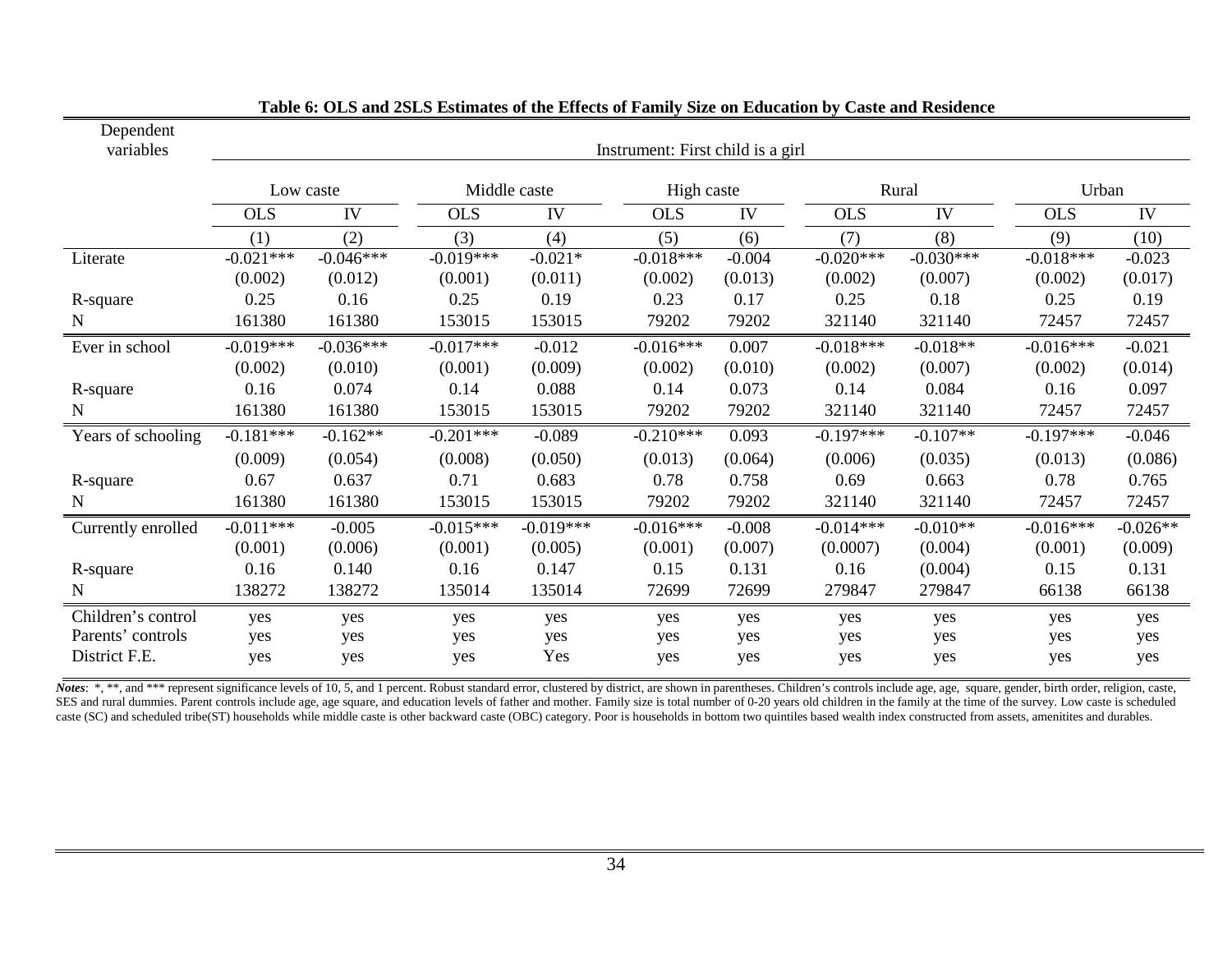| Dependent          | Instrument: First child is a girl     |             |             |           |                            |            |                    |                   |             |             |                 |           |  |
|--------------------|---------------------------------------|-------------|-------------|-----------|----------------------------|------------|--------------------|-------------------|-------------|-------------|-----------------|-----------|--|
| variables          | Household wealth                      |             |             |           |                            |            | Mother's education |                   |             |             |                 |           |  |
|                    | Bottom two quintile<br>Third quintile |             |             |           | Top quintile<br>Illiterate |            |                    | Less than primary |             |             | Primary & above |           |  |
|                    | <b>OLS</b>                            | IV          | <b>OLS</b>  | IV        | <b>OLS</b>                 | IV         | <b>OLS</b>         | IV                | <b>OLS</b>  | IV          | <b>OLS</b>      | IV        |  |
|                    | (1)                                   | (2)         | (3)         | (4)       | (5)                        | (6)        | (7)                | (8)               | (9)         | (10)        | (11)            | (12)      |  |
| Literate           | $-0.024***$                           | $-0.052***$ | $-0.016***$ | $-0.017*$ | $-0.007***$                | $-0.007$   | $-0.026***$        | $-0.046***$       | $-0.008***$ | $-0.027*$   | $-0.005***$     | $-0.0004$ |  |
|                    | (0.002)                               | (0.012)     | (0.001)     | (0.008)   | (0.002)                    | (0.013)    | (0.001)            | (0.010)           | (0.002)     | (0.012)     | (0.001)         | (0.011)   |  |
| R-square           | 0.23                                  | 0.15        | 0.23        | 0.20      | 0.21                       | 0.08       | 0.23               | 0.16              | 0.25        | 0.20        | 0.23            | 0.19      |  |
| N                  | 191211                                | 191211      | 154262      | 154262    | 48124                      | 48124      | 227697             | 227697            | 63815       | 63815       | 102085          | 102085    |  |
| Ever in school     | $-0.023***$                           | $-0.040***$ | $-0.013***$ | $-0.009$  | $-0.003***$                | 0.003      | $-0.024***$        | $-0.039***$       | $-0.005**$  | $-0.005$    | $-0.003***$     | 0.006     |  |
|                    | (0.002)                               | (0.011)     | (0.001)     | (0.006)   | (0.0009)                   | (0.007)    | (0.001)            | (0.009)           | (0.001)     | (0.008)     | (0.0008)        | (0.006)   |  |
| R-square           | 0.14                                  | 0.08        | 0.10        | 0.07      | 0.05                       | 0.03       | 0.14               | 0.08              | 0.09        | 0.07        | 0.08            | 0.05      |  |
| N                  | 191170                                | 191170      | 154220      | 154220    | 48120                      | 48120      | 227638             | 227638            | 63803       | 63803       | 102069          | 102069    |  |
| Years of schooling | $-0.177***$                           | $-0.261***$ | $-0.177***$ | $-0.004$  | $-0.098***$                | 0.113      | $-0.205***$        | $-0.295***$       | $-0.134***$ | $0.104*$    | $-0.102***$     | $0.107**$ |  |
|                    | (0.008)                               | (0.052)     | (0.008)     | (0.039)   | (0.012)                    | (0.068)    | (0.008)            | (0.046)           | (0.009)     | (0.057)     | (0.007)         | (0.050)   |  |
| R-square           | 0.60                                  | 0.56        | 0.77        | 0.76      | 0.88                       | 0.87       | 0.63               | 0.58              | 0.81)       | 0.78        | 0.87            | 0.86      |  |
|                    | 191211                                | 191211      | 154262      | 154262    | 48124                      | 48124      | 227697             | 227697            | 63815       | 63815       | 102085          | 102085    |  |
| Currently enrolled | $-0.013***$                           | $-0.018***$ | $-0.013***$ | $-0.007$  | $-0.008***$                | $-0.013**$ | $-0.015***$        | $-0.018***$       | $-0.011***$ | $-0.020***$ | $-0.008***$     | $-0.005$  |  |
|                    | (0.0009)                              | (0.006)     | (0.0009)    | (0.005)   | (0.001)                    | (0.006)    | (0.0008)           | (0.005)           | (0.001)     | (0.007)     | (0.0008)        | (0.004)   |  |
| R-square           | 0.18                                  | 0.16        | 0.16        | 0.14      | 0.08                       | 0.06       | 0.18               | 0.17              | 0.15        | 0.13        | 0.08            | 0.06      |  |
| N                  | 157962                                | 157962      | 142067      | 142067    | 46226                      | 46226      | 189169             | 189169            | 59323       | 59323       | 97493           | 97493     |  |
| Children's control | yes                                   | Yes         | yes         | yes       | yes                        | yes        | yes                | yes               | yes         | yes         | yes             | yes       |  |
| Parents' controls  | yes                                   | Yes         | yes         | yes       | yes                        | yes        | yes                | yes               | yes         | yes         | yes             | yes       |  |
| District F.E.      | yes                                   | Yes         | yes         | yes       | Yes                        | yes        | yes                | yes               | yes         | yes         | yes             | yes       |  |

Notes: \*, \*\*, and \*\*\* represent significance levels of 10, 5, and 1 percent. Robust standard error, clustered by district, are shown in parentheses. Children's controls include age, age, square, gender, birth order, religi SES and rural dummies. Parent controls include age, age square, and education levels of father and mother. Family size is total number of 0-20 years old children in the family at the time of the survey. Low caste is schedu caste (SC) and scheduled tribe(ST) households while middle caste is other backward caste (OBC) category. Poor is households in bottom two quintiles based wealth index constructed from assets, amenitites and durables.